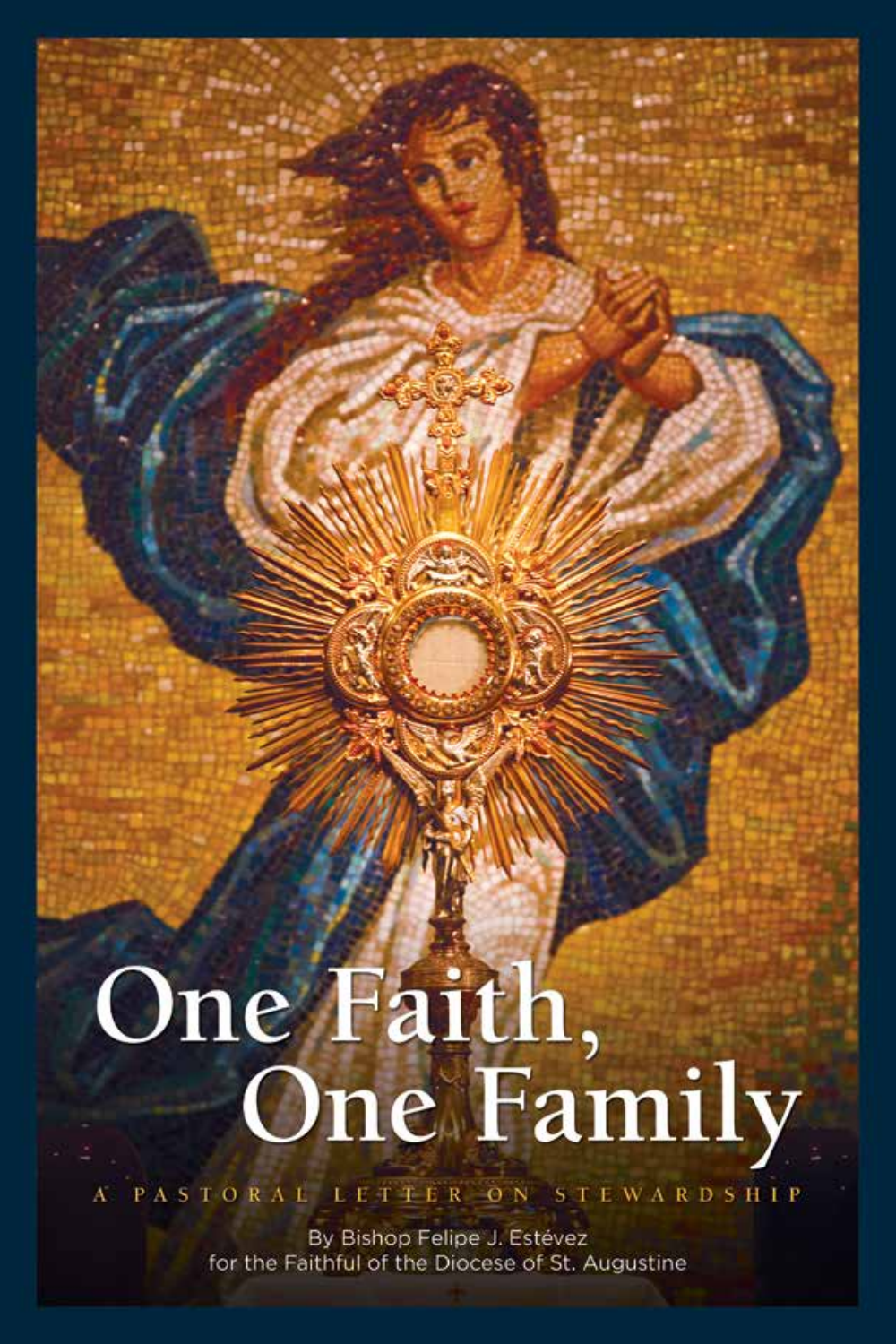# **One Faith, One Family**

**A PASTORAL LETTER ON STEWARDSHIP**

By Bishop Felipe J. Estévez for the Faithful of the Diocese of St. Augustine

COVER PHOTO BY SCOTT SMITH/ST. AUGUSTINE CATHOLIC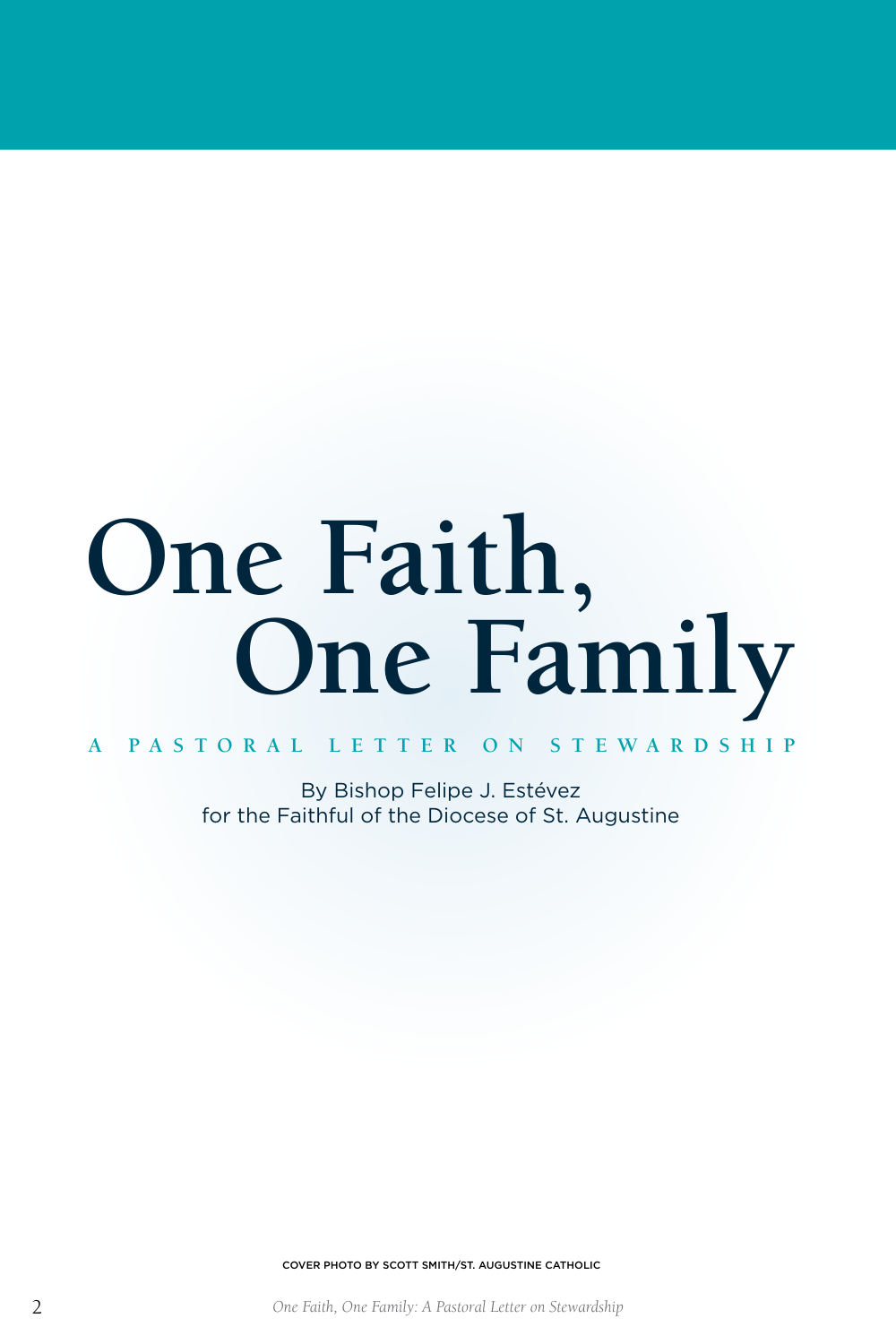



| II. The Vitality of Our Diocese: A Song of Gratitude  16 |  |
|----------------------------------------------------------|--|
|                                                          |  |
|                                                          |  |

### **ACKNOWLEDGEMENT**

Special gratitude to Father Albert Esposito, dean of St. Augustine Deanery and pastor of Santa Maria del Mar Parish for sharing his passion and knowledge of stewardship and providing the main narrative of this pastoral. His generosity and patience allowed multiple revisions and improvements along the way. Father John Horn, SJ of the Regional Seminary of St. Vincent de Paul in Boynton Beach enriched the spiritual dimension of the letter. Fathers Timothy Cusick and Terry Morgan contributed a great deal to the revision and improvement of the content. Nicholas Carrube and Michael Day added notes and insights to the final version. Above all, I am indebted to the rich legacy of stewardship in the Diocese of St. Augustine, particularly to Bishops John J. Snyder, Emeritus and Robert Baker of Birmingham, Ala. for having transmitted this legacy to me.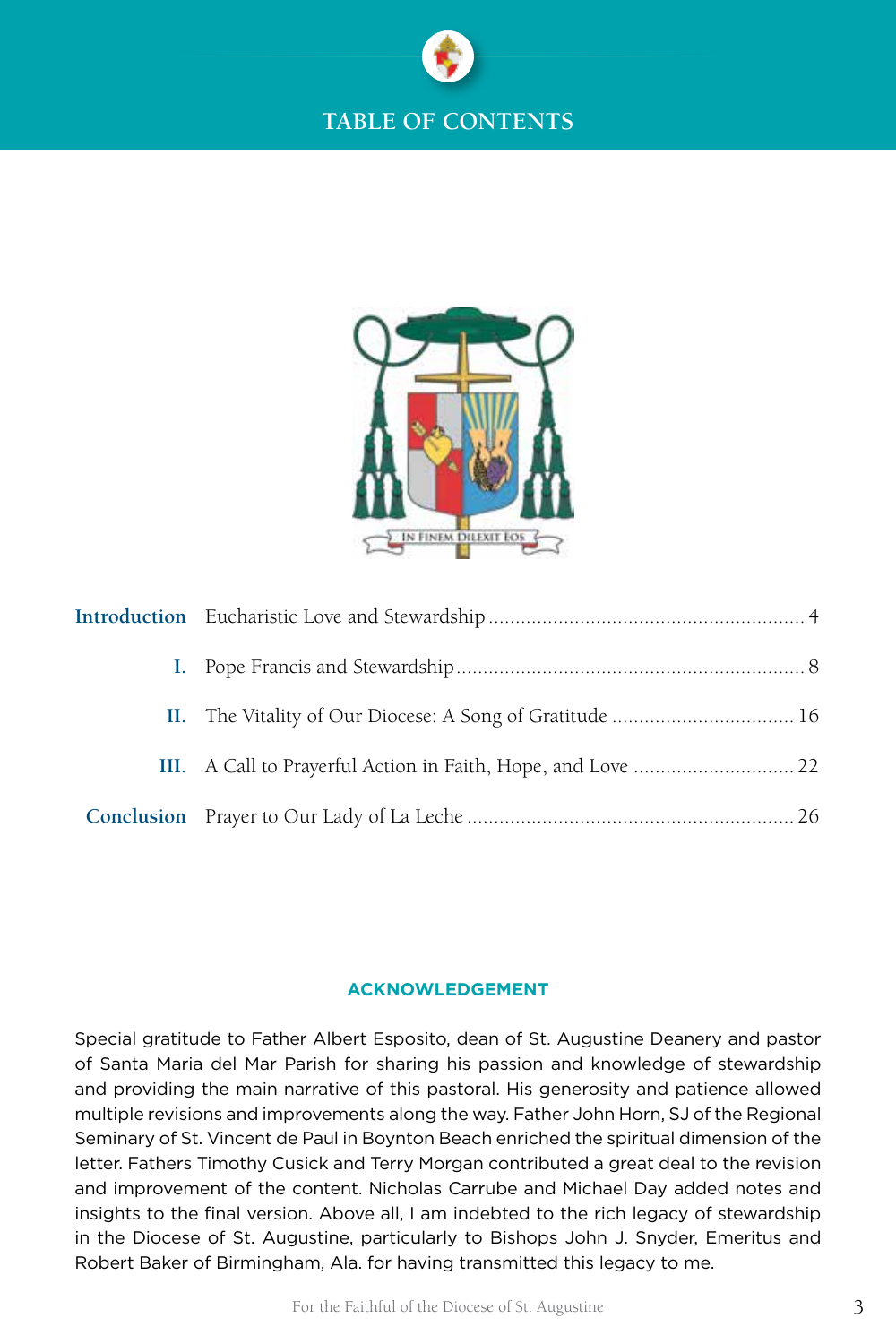

# **INTRODUCTION: EUCHARISTIC LOVE AND STEWARDSHIP**



### WORDS OF WELCOME AND HOPE

**MAY THE PEACE AND JOY** of the Lord Jesus Christ be with you all.

I am grateful for this opportunity to speak to the hearts of our priests, deacons, religious, and the lay faithful, all of whom bring such vitality to our diocese.

As your bishop, I have experienced the power and beauty of being *One Faith, One Family* with all of you. As the shepherd of this family, it is both a gift and a challenge: A gift, because Christ's abundant goodness is revealed to me in so many surprising and inspiring ways. A challenge, because Christ, in the power of the Spirit, is encouraging me to invite our diocesan family to a deeper understanding of the call to Christian Stewardship.

My hope for this pastoral letter is to share my understanding of Stewardship as a way of life, mainly expressed in the writings and leadership of our beloved Pope Francis.

Your engagement with this letter is vital to its effectiveness. As I have mentioned in the past, your collaboration is an expression of our communion – the bishop and his people working together for the Glory of God.

Discussion questions follow each section of this pastoral letter. I encourage you to reflect on them both in times of personal prayer and in conversation with members of your family and parish community.

My desire is that this pastoral letter will become a living example of the local Church in an interactive, mutually enriching conversation – a process outlined by the Servant of God, Blessed Pope Paul VI, in his encyclical, *Ecclesiam Suam.* In this encyclical, we hear a call to be a Church engaged in dialogue as a way to peace.

"If we want to be men's pastors, fathers, and teachers, we must also behave as their brothers. Dialogue thrives on friendship, and most especially on service."<sup>1</sup>

<sup>1</sup> Pope Paul VI, *Ecclesiam suam,* paragraph 87.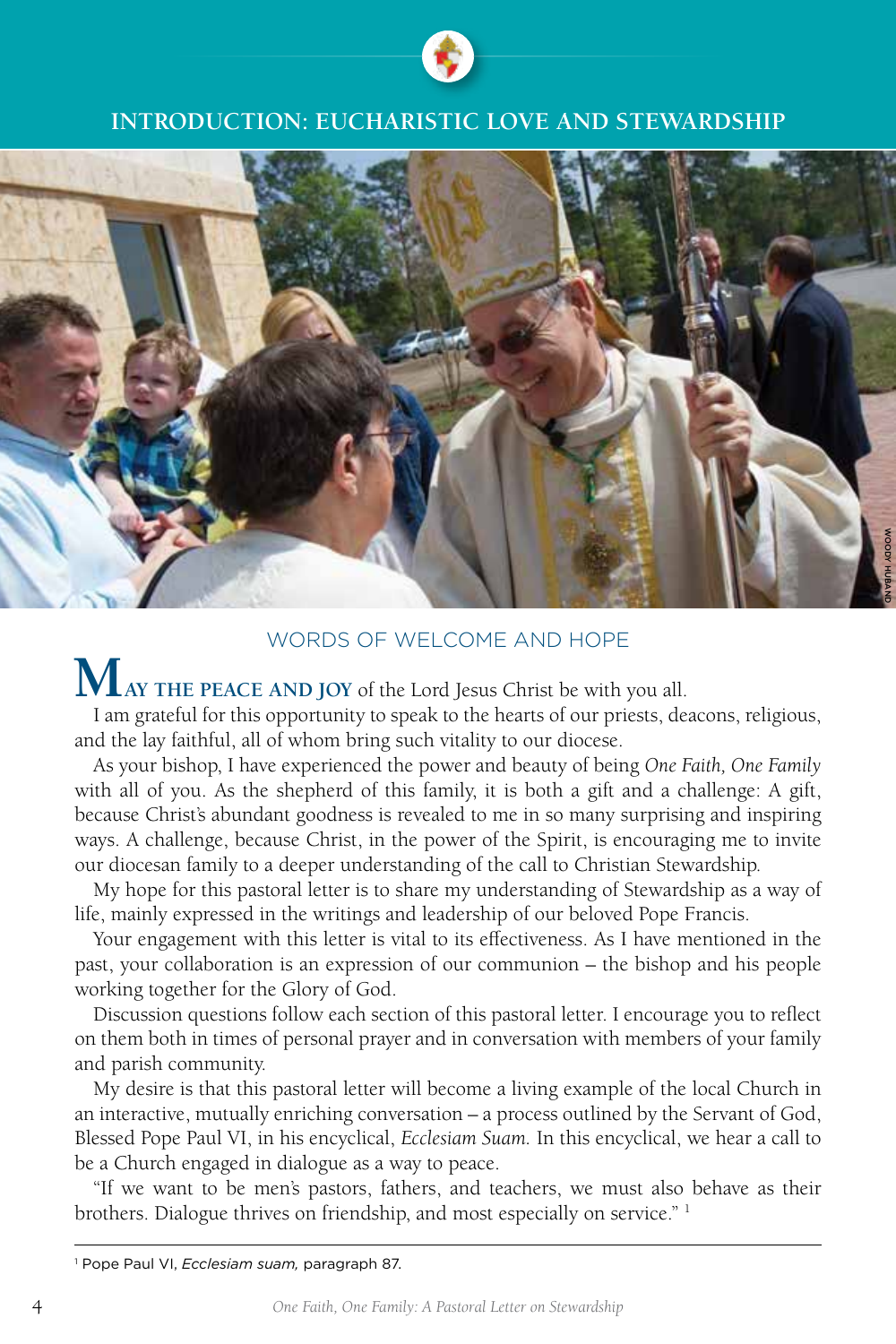

WHAT IS STEWARDSHIP?

**STEWARDSHIP IS JESUS CHRIST:** He is the master steward, the teacher, the friend, and the beloved. He expresses his love through the Eucharist – a love taken, blessed, broken, and given to nourish, shape, and transform a community of faith in service to God throughout the world.

St. Augustine's famous quotation about the Eucharist is so relevant to our conversation, "Receive what you are and become what you receive." The Eucharistic Lord Jesus, his body and blood, soul and divinity, is always present. At the same time, the Eucharist is an active force in our becoming a new creation: "Behold I make all things new" (Revelations 21:5).

There is nothing less neutral than the Eucharistic Mystery. It is the super-abundant source of all giving. The Eucharist reminds us that everything flows from the Father's gracious initiative and action. Everything is grace. Everything is a gift  $-$  a divine gift that begets community. The Father's pure gift inspires his beloved children to collaborate with him in spreading the Good News of Jesus Christ in the power of the Holy Spirit. The Father loves us so much that he gives us the freedom to respond.

The Father's graciousness is also seen in the witness of Christian marriage, a sacrament that reveals the mystery of God's self-giving love and the community that this love begets, the family. Family life teaches us what it means to be in a relationship with one another. "All of the love that God has in himself, all of the beauty God has in himself, all of the truth that God has in himself, he gives to the family. And a family is truly a family when it is able to open its arms and receive all of this love."<sup>2</sup> As this love extends beyond the family, the parish community, and by extension, the entire Church becomes a family of families in which we nourish and support one another in faith, hope, and love. <sup>22</sup><br>2 **Contains - Proper Francis,** Address - Prayer Vigil for the Festival of Families, Philosophen, and given to noticly, shape, and transform a community of faith in service throken, and given to noticly, shape, and tra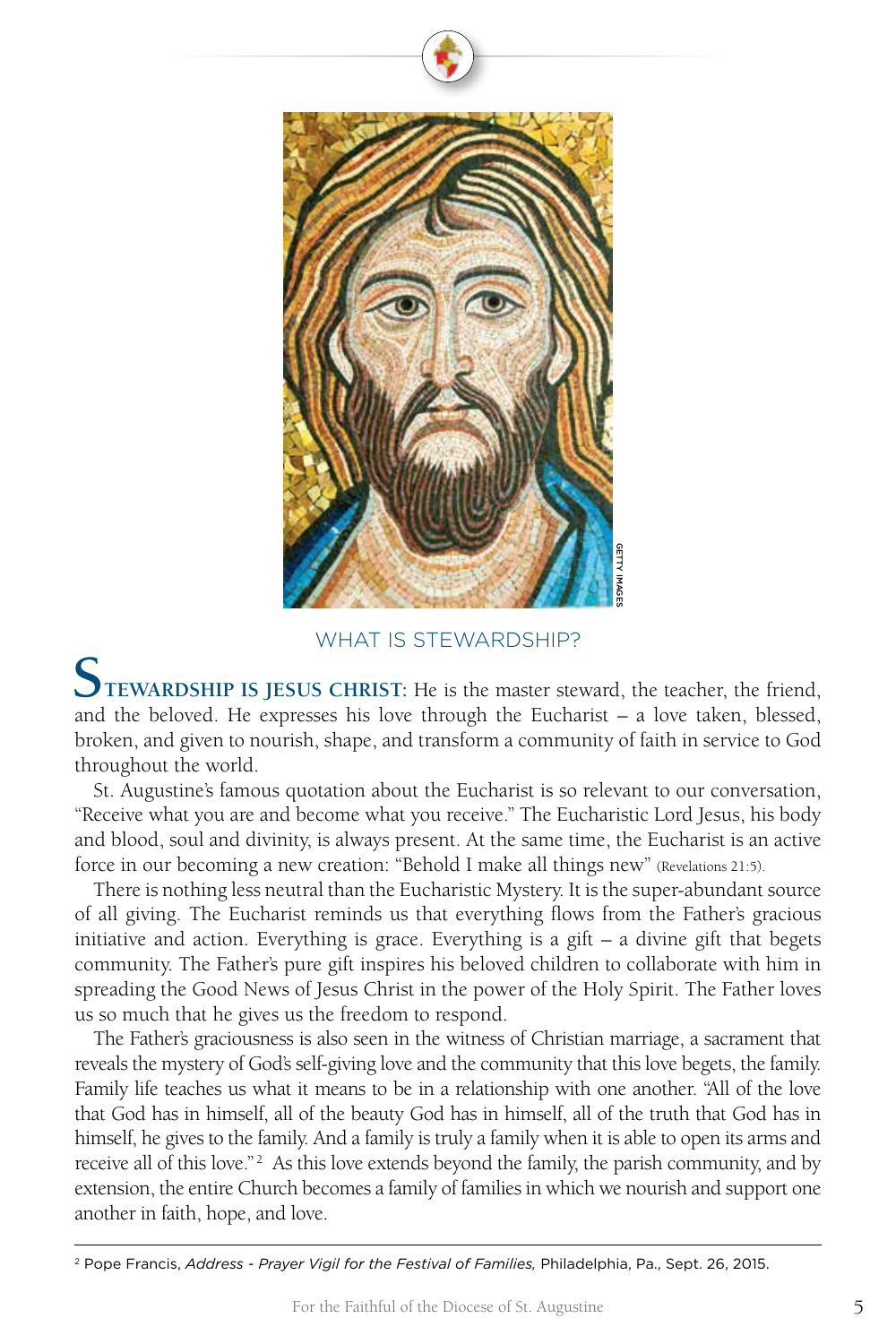In the process of free and mutual self-giving love, the human heart becomes more attuned to the creative power, the boundless mercy, and the tender strength that characterize the life of the Trinity itself. Our lives, with the help of grace, can become a response-in-faith to the Father's gracious initiative. God, in his great love for us, desires our free cooperation in the unfolding of the story of salvation.

Cooperating with God is the soul of stewardship. As good stewards, the way we choose to live expresses in concrete and loving ways



our responsiveness-in-faith. Stewardship is the means by which we, as a diocesan family, make the invisible love of God visible, integrating all things into the sacraments of the faith.

You may remember the little boy in the crowd who brought Jesus five barley loaves and two fish (John 6:1-14). From a purely human perspective, the boy's offer seems desperately disproportionate to the hunger pangs of the crowd. Against all the odds, something extraordinary happens. Humanity and divinity join hands. The boy's response to Jesus becomes one with Jesus' prayer to the Father, and together, in a communion of love, Jesus and the boy open the door to a super-abundant manifestation of God's providential care. When our offering, no matter how small, is given as a response-in-faith, God supplies all that we need, with extra left over!

St. Thérèse of Lisieux was known to have said, "You can never have too much confidence in our good God!" Living in communion with the heart of Jesus helps us to "taste and see the goodness of the Lord" (Psalm 34:8). 3

You may have noticed that I have not mentioned the traditional three T's of stewardship. I don't want to diminish the pastoral importance of encouraging our people to share their time, talent, and treasure; but I do see a subtle temptation that may result from isolating it from the richer context of Christ's life.

<sup>&</sup>lt;sup>3</sup> The image of the Sacred Heart of Jesus may help us "see" a place where giving and receiving are inseparably united. The Heart of Jesus is beautifully described by St. Paul in his Letter to the Philippians, "Who, though he was in the form of God, did not deem equality with God something to be grasped; rather he emptied himself, taking the form of a slave, coming in human likeness…he humbled himself becoming obedient to death even death on a cross" (Philippians 2:7-8). The Heart of Jesus receives everything from the Father in the power of the Spirit, and, in return, gives everything back to the Father in the power of the Spirit. The poverty of Jesus is the eternal blessing that makes us truly rich. In and through the Sacred Heart of Jesus, we experience the outpouring of the Father's love and care for us. In and through the Sacred Heart of Jesus, we are called to return our gifts to the Father for the sake of our brothers and sisters.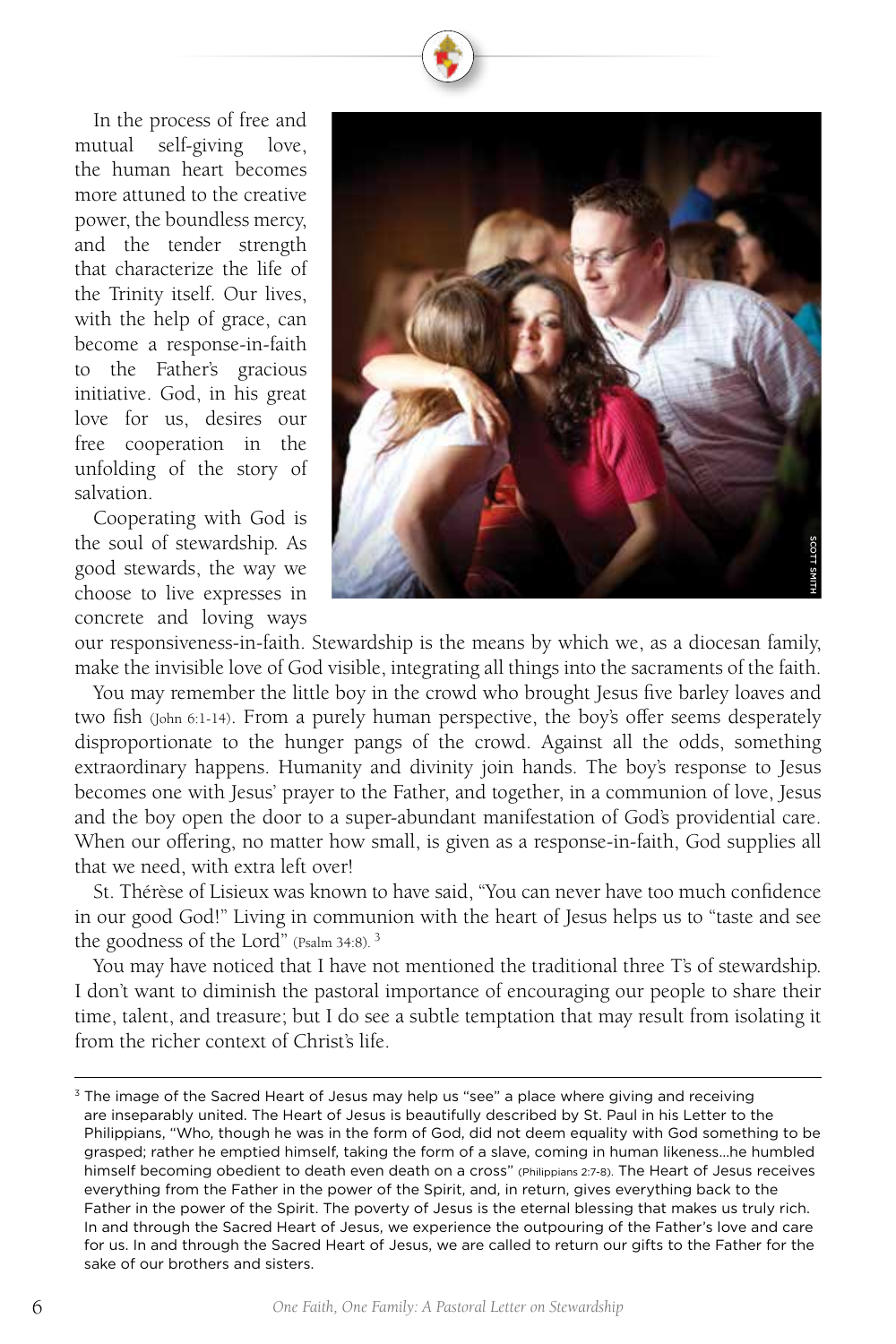As a nation that possesses great material wealth, a material response may seem to come more naturally to us; but as St. Teresa of Calcutta said of the West, poverty is not just material. There is a spiritual poverty that seems to run much deeper in the human heart. Too few understand their true dignity in the eyes of God, who cherishes them even in their brokenness. As a result, our culture seems to swing between a frantic activism and a spirit-numbing sloth rooted in despair. Sometimes we ask people to give more and more without immersing them in the life of the Holy Spirit. The Holy Spirit connects us to the

"STEWARDSHIP IS A WAY OF LIFE THAT FANS THE FIRE OF LOVE DWELLING IN US FROM THE DAY OF OUR BAPTISM, INTO FLAME, A LIFE-CHANGING PROCESS THAT HELPS US UNDERSTAND AND EMBRACE OUR TRUE DIGNITY." grace that flows from the crucified and risen heart of Jesus.

 We may remember the words of St. Augustine, "You being on the inside when I was seeking you on the outside." If our understanding of stewardship is on the outside only, we run the risk of promoting a kind of activism devoid of a contemplative spirit. St. Paul nudges us toward a deeper, on-the-inside understanding when he says, "We are stewards of the Mystery of God" (1 Corinthians 4:1). The mystery, my friends, is the Paschal Mystery, a selfemptying that paradoxically makes us rich

in receptivity and joy. When we begin to unite our self-emptying to the living presence and action of Jesus Christ, we start to live stewardship from the inside.

 Stewardship is a way of life that fans the fire of love dwelling in us from the day of our baptism, into flame, a life-changing process that helps us understand and embrace our true dignity. The Eucharist is the source and summit of this incredible human adventure that leads us to a greater conformity with Jesus Christ and his Gospel!

I dedicate this pastoral letter and the feedback that it inspires to the care and protection of Our Lady of La Leche. Contemplating the quiet communion between our Lady and the baby nursing at her breast is a striking image of human and divine integration. This tender image may serve as a fitting companion to this letter. Through the intercession of Mary, may family life itself find stewardship as a way of life and a source of renewal and strength.

Let us now explore how Pope Francis is leading us towards a Eucharistic understanding of the dynamic process of becoming who we are, beloved sons and daughters of the Father, brothers and sisters of the Son, all united in the bond of love, who is the Holy Spirit.

### **DISCUSSION QUESTIONS**

- **1.** In the past, what has been your understanding of stewardship? Has this first section of this pastoral letter opened your heart and mind to new ways of imagining stewardship as a way of life?
- **2.** Share a life experience when you, like the little boy with the loaves and fish, offered the Father a small gift and then experienced an outpouring of divine generosity.
- **3.** How would you express the connection between the Eucharist and stewardship as a way of life?
- **4.** Do you believe that belonging leads to a deepening of faith? How does your parish cultivate a sense of belonging?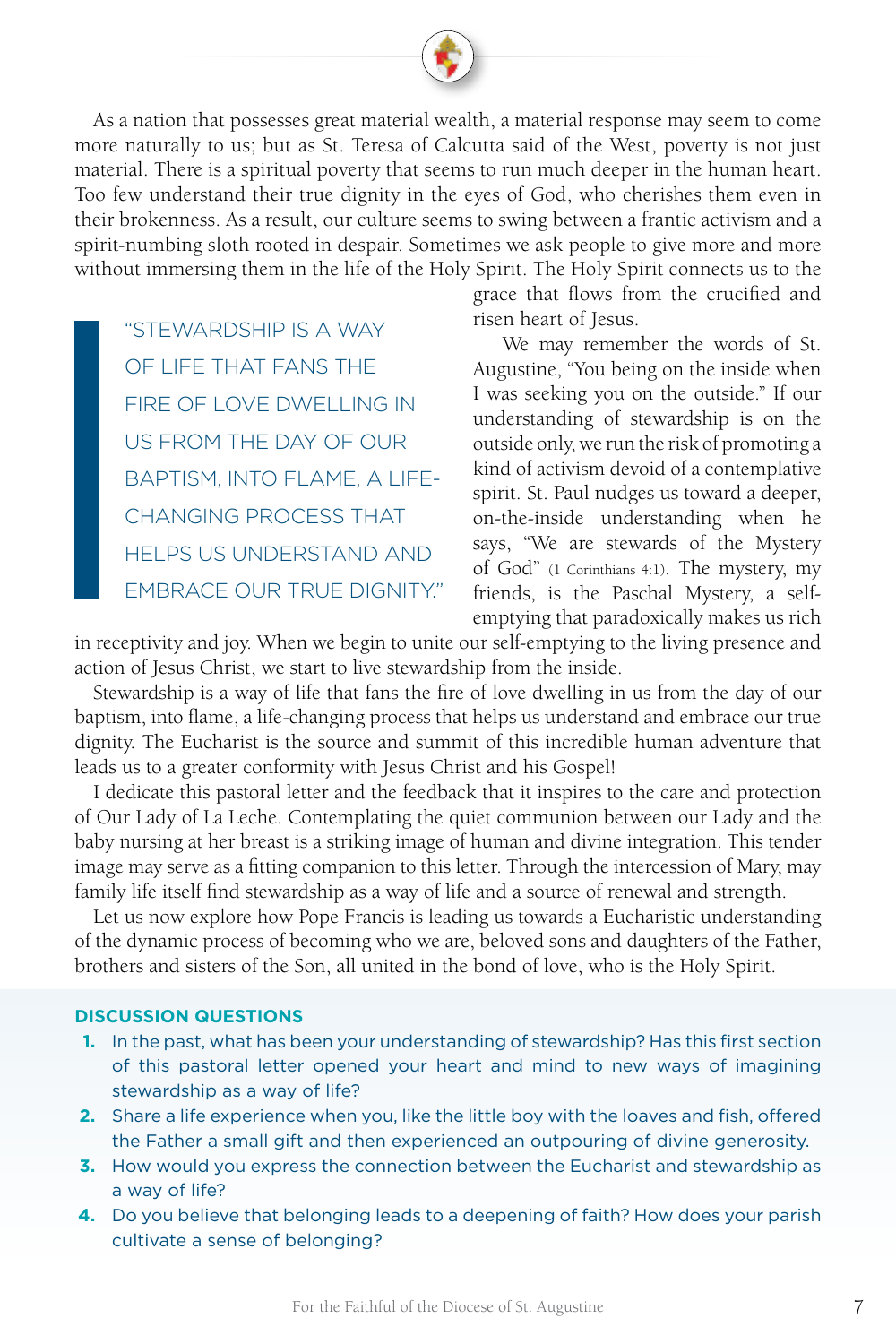

# **I. POPE FRANCIS AND STEWARDSHIP**



# FROM THE STOREROOM: SOMETHING NEW AND SOMETHING OLD

**BEFORE HIGHLIGHTING POPE FRANCIS'** ideas for parishes – something new, it is important to affirm some traditional stewardship language – something old.

Stewardship is not a program or a fundraising mechanism. It is a heartfelt knowing that our personal and communal "yes" to God's invitation helps us receive the joy that abundantly flows from our inheritance as beloved sons and daughters. Stewardship is a way of life that helps us know and feel a living connection to the personal, passionate love of the Trinity. This relationship helps us discover our true identity as brothers and sisters in Christ, which impels us to share it with others. 4

When we deeply understand our relationship with Christ, the generous giving of time, talent, and treasure is a grateful response to God's generosity. Investing time, sharing talent, and giving treasure are not just human "things-to-do" but more importantly, they are concrete and, when imbued with love, sacramental ways to serve the mission of the Church.

Stewardship helps cultivate belonging by shining the light of faith, hope, and love on the usual ups and downs of everyday life. Every parishioner is encouraged to understand their heart as an altar upon which rests the full range of life experiences. As our experiences are offered to the Lord in faith, we learn to integrate the totality of our lives with the Eucharistic offering of the Lord.

<sup>4</sup> Several years ago, the Diocese of Wichita, Kan., published a document called *The Four Pillars of Stewardship.* This document sees the parish as a family that nurtures and forms it member's sense of belonging through hospitality, prayer, formation, and service. I see these four pillars as helpful tools in assessing the pastoral vitality of the different ministerial dimensions of our communities.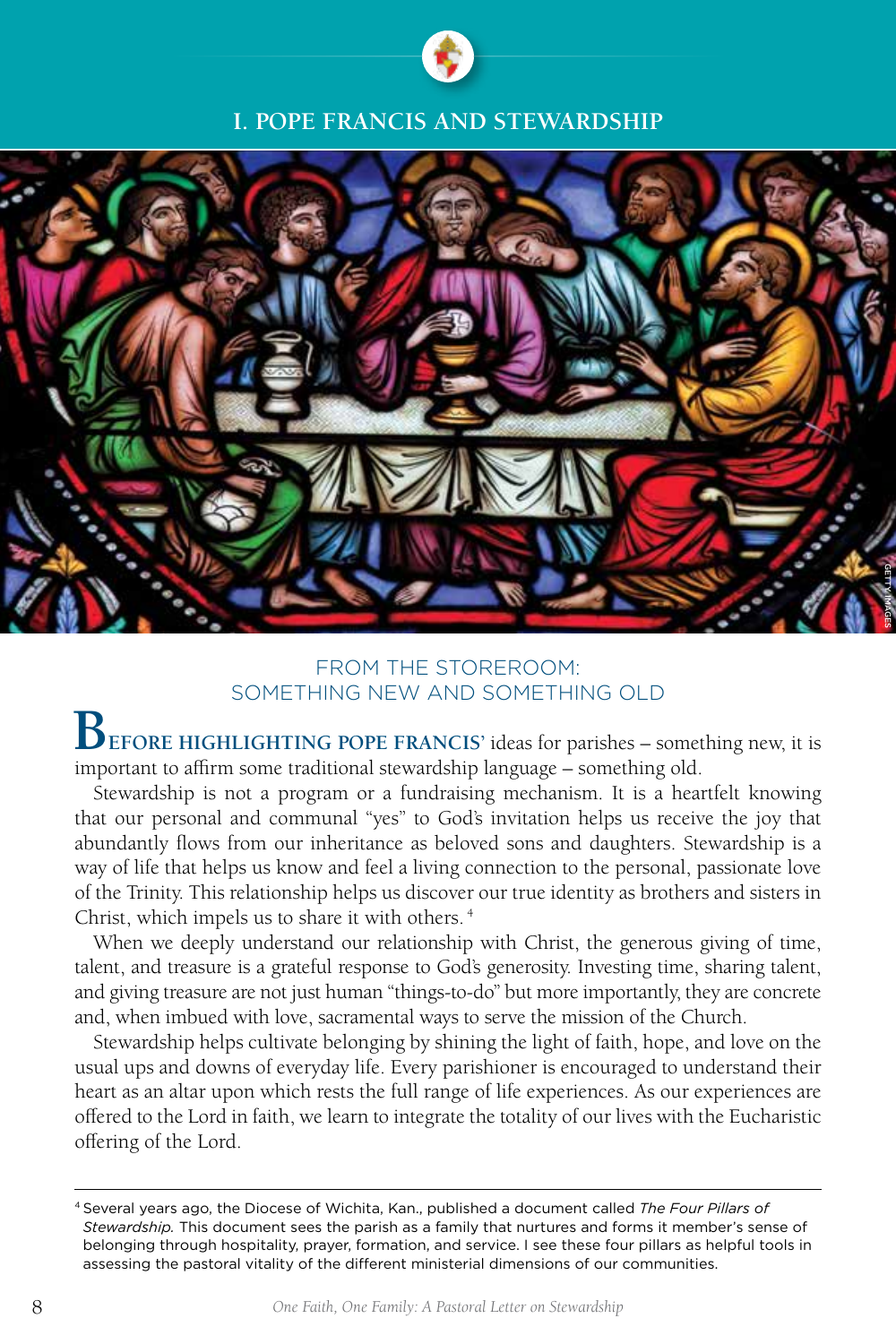# NEW IDEAS AND BRAINSTORMING

**POPE FRANCIS' VISION** is applied to parish life by using the following four points as a framework for a meaningful, robust understanding of how living stewardship as a way of life can revitalize diocesan and parish life.<sup>5</sup>

- **1.** Missionary Discipleship
- **2.** Spiritual Accompaniment
- **3.** Evangelizing through Beauty
- **4.** The Parish as a Field Hospital for Sinners

I am convinced that by implementing the Holy Father's vision of parish revitalization, we can enhance our understanding of time, talent, and treasure. To facilitate a better understanding, two principles must be kept in mind.

First, these four themes are profoundly Eucharistic. The Eucharist is the source and summit of integrating the human and the spiritual at the highest level. The Eucharistic celebration is the paradigm of



the art of spiritual accompaniment, so well delineated in the famous story of the disciples on the road to Emmaus (Luke 24:13-35). The Eucharist is the supreme beauty that draws us into the Mystery. The Eucharist is the food that heals the wounds of sin, alienation, and division.

Second, it is important to use both our intellect and imagination as we reflect on these themes. In a somewhat overly pragmatic age, the imagination can be underplayed or even forgotten. Pope Francis is calling us to ignite our creative powers by turning to the Holy Spirit, the divine igniter of the imagination so that parish life can become even more engaging, challenging, and hospitable – fully human. Let us explore these four themes in greater detail.

### **1. Missionary Discipleship**

■ In his 2013 encyclical letter, *The Joy of the Gospel*, Pope Francis writes, "...the Gospel tells us constantly to run the risk of face-to-face encounter with others, with their physical presence which challenges us, with their pain and their pleas, with their joy which infects us in our close and continuous interaction." 6

In an age obsessed with virtual communication, I can't over-emphasize the need for this face-to-face encounter. The Holy Father reminds us that true faith in the Incarnation is inseparable from self-giving love – of belonging to a community of faith.

<sup>&</sup>lt;sup>5</sup> From an address to faculty working in seminary formation, by Archbishop Jorge Carlos Patron Wong, the Secretary for Seminaries of the Congregation for Clergy.

<sup>6</sup> Pope Francis, *Evangelii gaudium,* paragraph 88.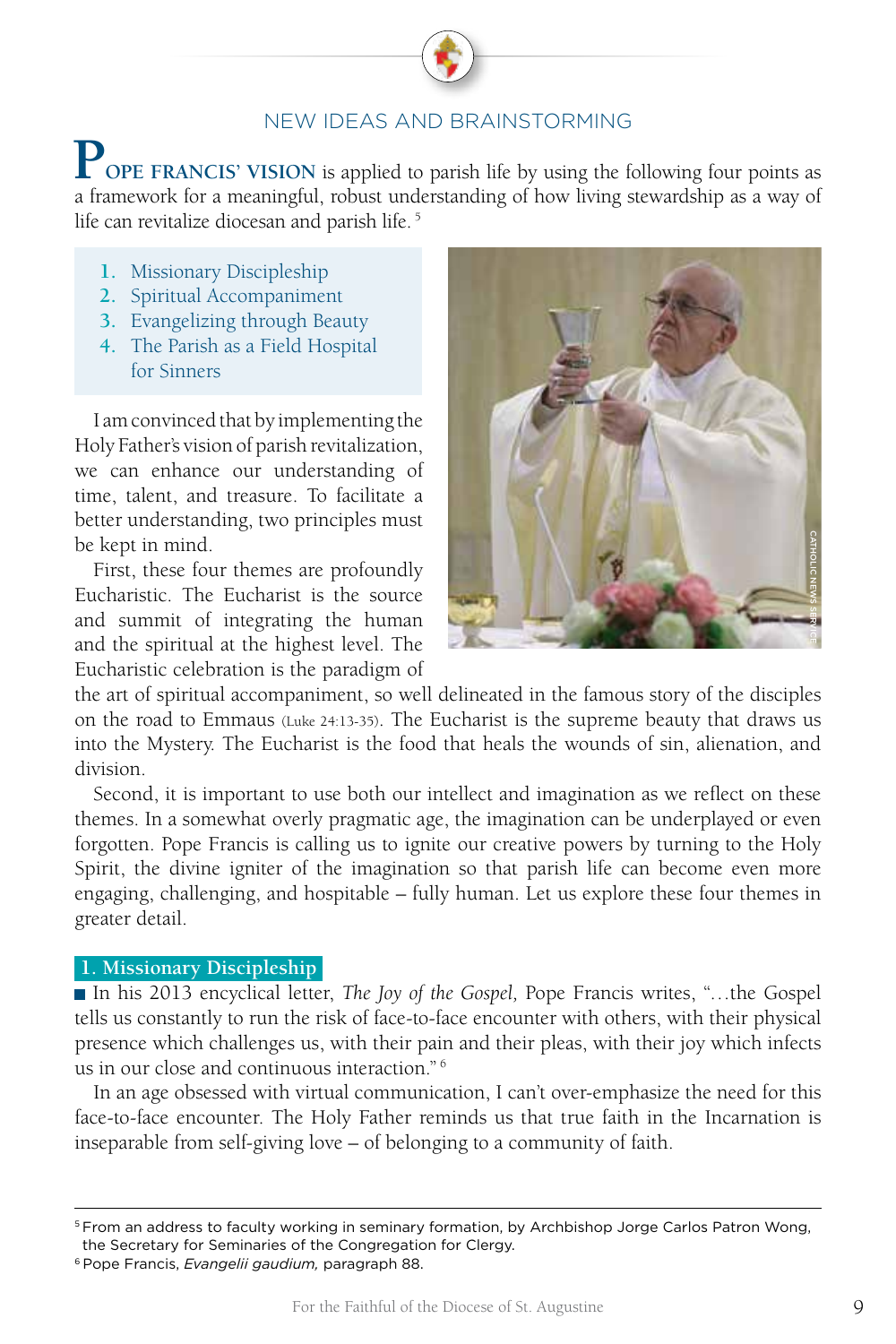The Holy Father also encourages us "to develop a broad and profound sensitivity to what really affects other people's lives."<sup>7</sup> This sensitivity is the fruit of taking risks, in cultivating real relationships and open to reaching out to everyone regardless of one's standing. I am poor, and the one I encounter is poor.

For this meeting-in-vulnerability to take place, we are invited to enter into what Pope Francis terms a "Revolution of Tenderness." The Church has much to offer, but our institutional successes can never draw us away from remembering that the process of interaction and conversion is gradual. Relying humbly and joyfully on God's grace, the diverse members of the Church strive to accept, appreciate, and understand one another. At times, this demands patient endurance.

Leaders are invited to unite their pain and suffering to the Cross of Jesus Christ. Preaching and teaching can never be divorced from this struggle for integrity. The brokenness of Jesus is the brokenness of our people. The resurrection of Jesus is the resurrection of our people. Here again, we recall the Eucharistic identity of Jesus Christ. He is taken, blessed, broken, and given in love. Through this love, we can see how the Eucharist is the sacrament that expresses and forms the dying and rising of each member of the Church.

Missionary discipleship finds its heart



 "MISSIONARY DISCIPLESHIP FINDS ITS HEART WHEN WE INVITE OTHERS INTO A PERSONAL, PASSIONATE RELATIONSHIP WITH OUR TRINITARIAN FAMILY: FATHER, SON, AND HOLY SPIRIT."

when we invite others into a personal, passionate relationship with our Trinitarian family: Father, Son, and Holy Spirit. The parish is a home in which we encounter face to face the Incarnation of Jesus Christ, and, from this place of "being-with" the ever-present Lord, we, as an ordinary band of disciples, invite others into the joyful adventure of human and spiritual growth.

### **2. Spiritual Accompaniment**

Pope Francis presents a robust challenge to extend the boundaries of our ministry: "Christians have the duty to proclaim the Gospel without excluding anyone. Instead of setting to impose new obligations, they should appear as a people who wish to share their joy, who point to a horizon of beauty, and who invite others to a delicious banquet. It is not

<sup>7</sup>*Ibid.*, paragraph 155.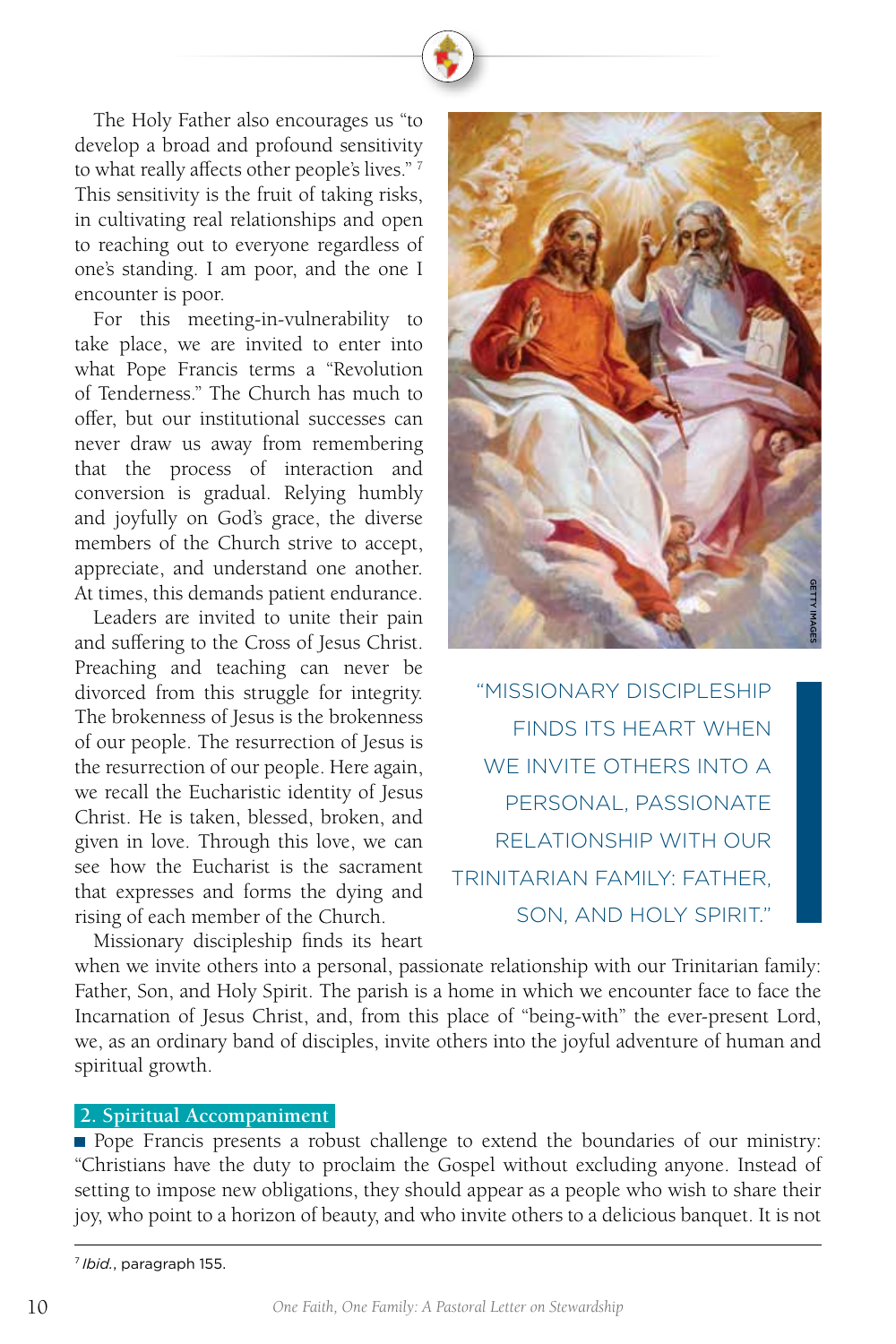by proselytizing that the Church grows but by attraction."

No matter how well-crafted or powerful the homily or the catechetical presentation may be, the receiver of the Word still needs help in deepening their receptiveness to the Good News. Everyone needs a wise companion who can accompany them on the journey of faith with approachability, readiness for dialogue, patience, a non-judgmental attitude, warmth, and a spirit of welcome – the grace of attraction. 8

While being faithful to the truth of our faith as we reach out to others, Pope Francis emphasizes that accompaniment "should not impose the truth but appeal to freedom; it should be marked by joy, encouragement, and liveliness."<sup>9</sup>

The way of accompaniment is seen in the breaking open of our life experiences in the light



of Jesus' love and mutual vulnerability. As a result, spiritual friendships are formed. These friendships transform parishioners into a Eucharistic people, who recognize Christ not only in the breaking of bread but also in the breaking open of the human heart to the dear neighbor. This "heartbreaking" faith sharing builds community, drawing us into the mystery of loving, mutual relationships and encouraging an exchange of ineffably beautiful gifts, both visible and invisible.

 If we can accept that the Church grows by attraction, then parish priests and deacons are being called to become primary agents of accompaniment for the people of God, helping their flock "to cultivate an interior space which can give a Christian meaning to commitment and activity." 10

 To reach out more effectively to the faithful, priests, and deacons are encouraged to mentor their core leadership teams in the art of accompaniment. It is the attraction of our lives of humble service and joyful

sacrifice that will help others in their faith journey – a process of ongoing awakening and conversion in response to the Good News.

In placing such emphasis on spiritual accompaniment and discernment, the Holy Father is encouraging all Church leaders to embrace their role as doctors of the soul and teachers of prayer. Pope Francis reminds us that "…without prolonged moments of adoration, or prayerful encounter with the word, of sincere conversation with the Lord, our work easily becomes meaningless; we lose energy as a result of weariness and difficulties, and our fervor dies out. The Church urgently needs the deep breath of prayer."<sup>11</sup> Examples and the same of the same of the same of the same of prayer. Pope Francisco<br>prayer and the same of prayer and the same of the same of the same of the small fervor dies out. The same of the same of the same of the s

<sup>8</sup>*Ibid.*, paragraph 14.

<sup>9</sup>*Ibid.*, paragraph 165.

<sup>10</sup>*Ibid.*, paragraph 262.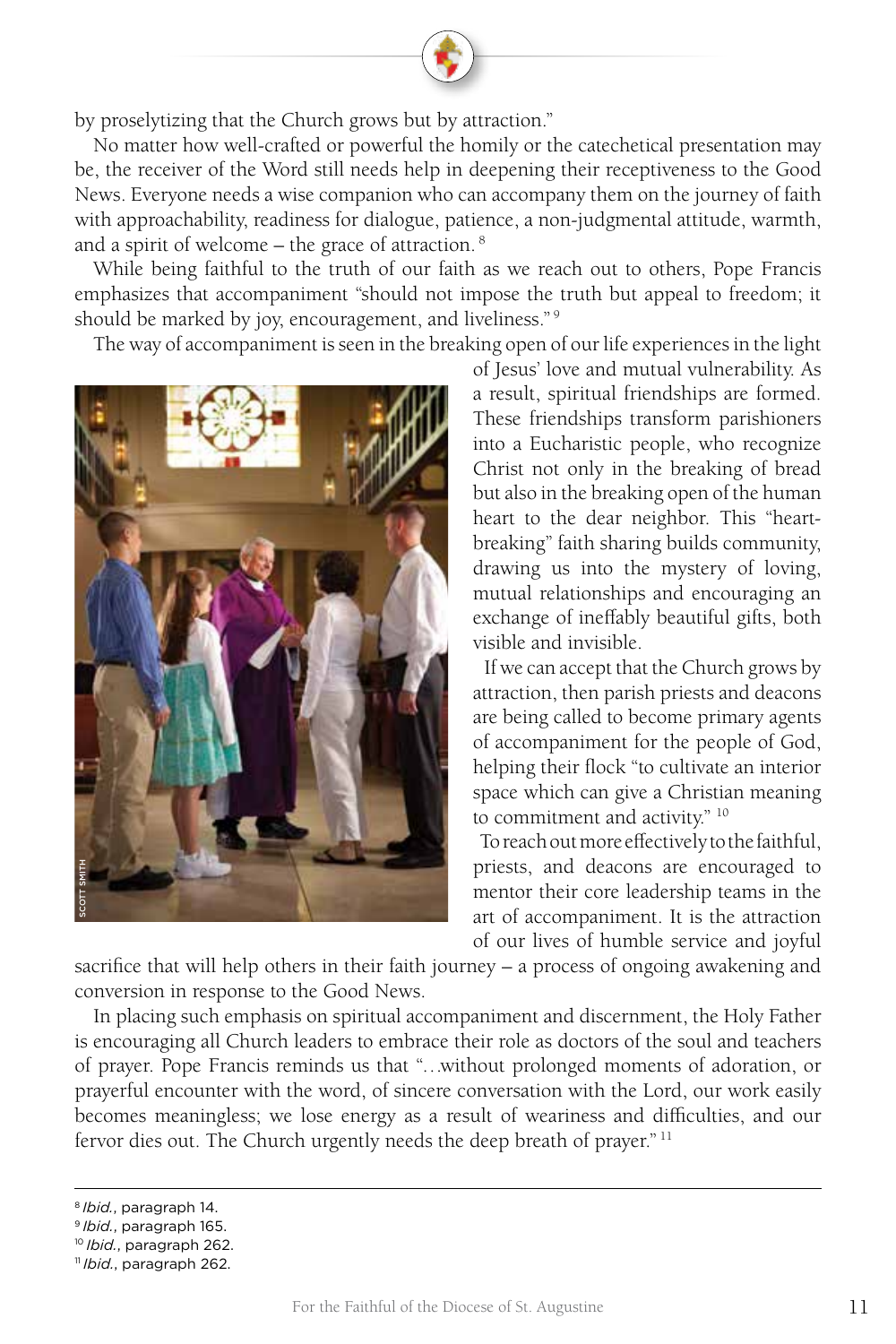### **3. Evangelizing through Beauty**

■ The Book of Wisdom teaches us that "...from the greatness and beauty of created things comes a corresponding perception of their Creator" (Wisdom 13:5). Good stewardship practices, however beautiful, are a means to an end. They are to inspire a response-in-faith from the people of God. Pope Francis writes, "Every expression of true beauty can be acknowledged as a path leading to an encounter with the Lord Jesus."  $12$  Awe and wonder are attitudes of the human heart which predispose a person to greater receptivity. Beauty has its own way of stirring the soul in wonder and creating deep spaces of awe. True beauty is not only a balm for wounded hearts. It also has a way of assuring us that, even in the worst of times, the joyful radiance of God's glory is with us.

At times, beauty can seem to be less present thematically in our preaching and teaching than some of the other qualities of God. We often hear about what is good and true. We often hear about the importance of unity. Pope Francis reminds us that "…every form of catechesis would do well to attend to the way of beauty." 13

In this section, I would like to address the human longing for beauty and its role in the Church in four ways: the beauty of the liturgy, creation, great artistic tradition of our Church; and hearts broken open by love.

### **3-a. The Beauty of the Liturgy**

Pope Emeritus Benedict XVI speaks eloquently of the beauty of the liturgy. "It is a sublime expression of God's glory and, in a certain sense, a glimpse of heaven on earth…Beauty, then, is no mere decoration, but rather an essential element of the liturgical action, since it is an attribute of God himself and his revelation." 14

Given Pope Benedict XVI's desire to integrate the human and the spiritual, let us renew our efforts to reverence the role of music and art to expand our capacity to respond to the call of love. Some of the most beautiful sounds in the Church are made when the liturgical assembly responds from their heart to the inspired texts of good hymns, songs, and chants. Those entrusted with preaching can find joy and



challenge in the art of crafting homilies with sensitivity to beauty, form, and the capacity of language to move the human heart.

### **3-b. The Beauty of Creation**

The recent encyclical letter, *Laudato Sí: On Care for Our Common Home,* is an ardent appeal

<sup>12</sup>*Ibid.*, paragraph 167.

<sup>13</sup>*Ibid.*, paragraph 167.

<sup>14</sup> Pope Emeritus Benedict XVI, *Sacramentum caritatis,* paragraph 35.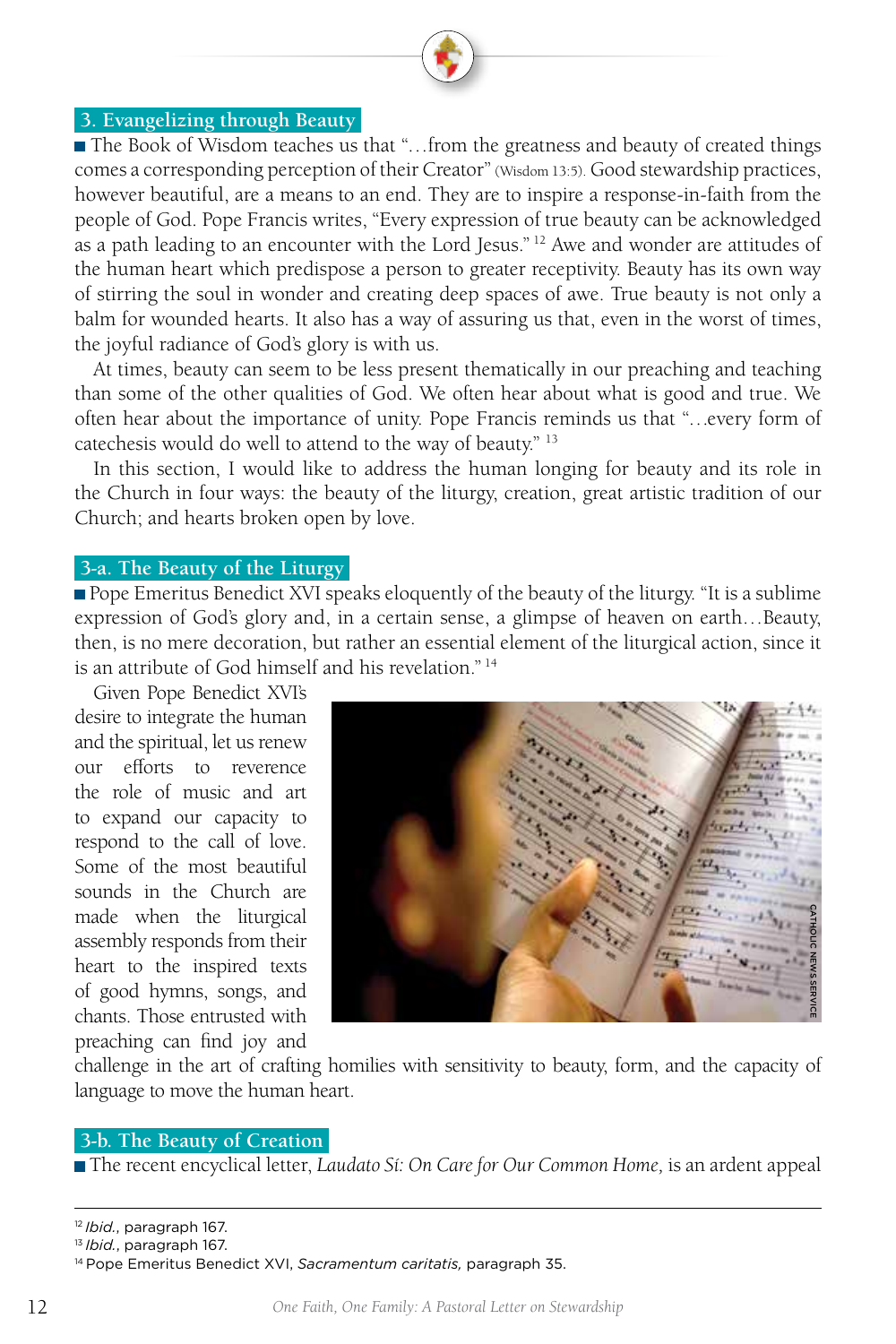from Pope Francis, to dialogue with every person on earth about the shaping of the future of our planet. It is beyond the scope of this document to delve deeply into Laudato Sí, but one aspect of it is especially relevant to our discussion.

Pope Francis begins his letter by quoting the great poem of St. Francis of Assisi, The Canticle of Brother Sun. Both Pope Francis and his namesake remind us that our common home "is like a sister with whom we share our life and a beautiful mother who opens her arms to embrace us. 'Praise be to you, my Lord, through our Sister, Mother Earth, who sustains and governs us, and produces various fruit with colored flowers and herbs."<sup>15</sup>

An important dimension of evangelizing through beauty is to preach tirelessly that "our very bodies are made up of [the Earth's] elements, we breathe her air, and we receive life and refreshment from her waters." 16 The ecstatic, poetic vision of St. Francis of Assisi exhorts us to stand in awe and wonder before the beauty of creation.

### **3-c. The Beauty of the Artistic Tradition of our Church**

The writings of Pope Benedict often sing in praise of beauty. He encourages us "to admire the icons and the great masterpieces of Christian art for they lead us in an inner way, a way of overcoming ourselves; thus in this purification of vision that is a purification of the heart, it reveals the beautiful to us or at least a ray of it. In this way, we are brought into contact with the power of truth."<sup>17</sup>

I have often affirmed my conviction that the true witness of the Christian faith and the most convincing demonstration of its truth against every denial are the saints and the beauty that their faith has inspired. For faith to flourish, we must lead ourselves and the persons we meet to encounter the saints, thereby entering into contact with the truly beautiful.

In response to Pope Benedict's words, I can imagine a renewed dedication to integrating the great masterpieces of Christian art and iconography with our catechetical efforts. Our artistic tradition may also help us to make parish offices and other church spaces places of beauty and contemplation. The homes of our parish families can also be enhanced by creating an atmosphere that gives witness to their identity as the domestic Church. Pope Francis teaches, "A family's living space could turn into a domestic Church, a setting for the Eucharist, the presence of Christ seated at its table." 18 Let us not be shy in proclaiming that real beauty can bring us into contact with the power of truth.

Once again, we are aiming at the human heart, hoping that the faithful are brought to an increased receptivity not only to the beautiful one, Jesus Christ, but also his mother, Mary, who has been the focus of the most splendid works of art through all generations.

### **3-d. The Beauty of Hearts Broken Open by Genuine Communication**

Besides the beauty of the liturgy and the arts, we must not ignore the beauty of our life stories. Church leaders have the immense privilege of helping parishioners find beauty in the unfolding of their personal narrative. Let us not make the mistake of reducing beauty to art and music; thanks to the power of the Cross, we can also see beauty in what the world finds burdensome. Saints like Teresa of Calcutta, Vincent de Paul, and the Venerable Felix Varela always found the face of Jesus in the distressing disguise of the poor. Is there anything more beautiful than the

<sup>15</sup> Pope Francis, *Laudato Sí*, paragraph 1.

<sup>16</sup>*Ibid.*, paragraph 2.

<sup>17</sup> Pope Emeritus Benedict XVI, *Message … to Communion and Liberation,* August 24-30, 2002.

<sup>18</sup> Pope Francis, *Amoris laetitia*, paragraph 15.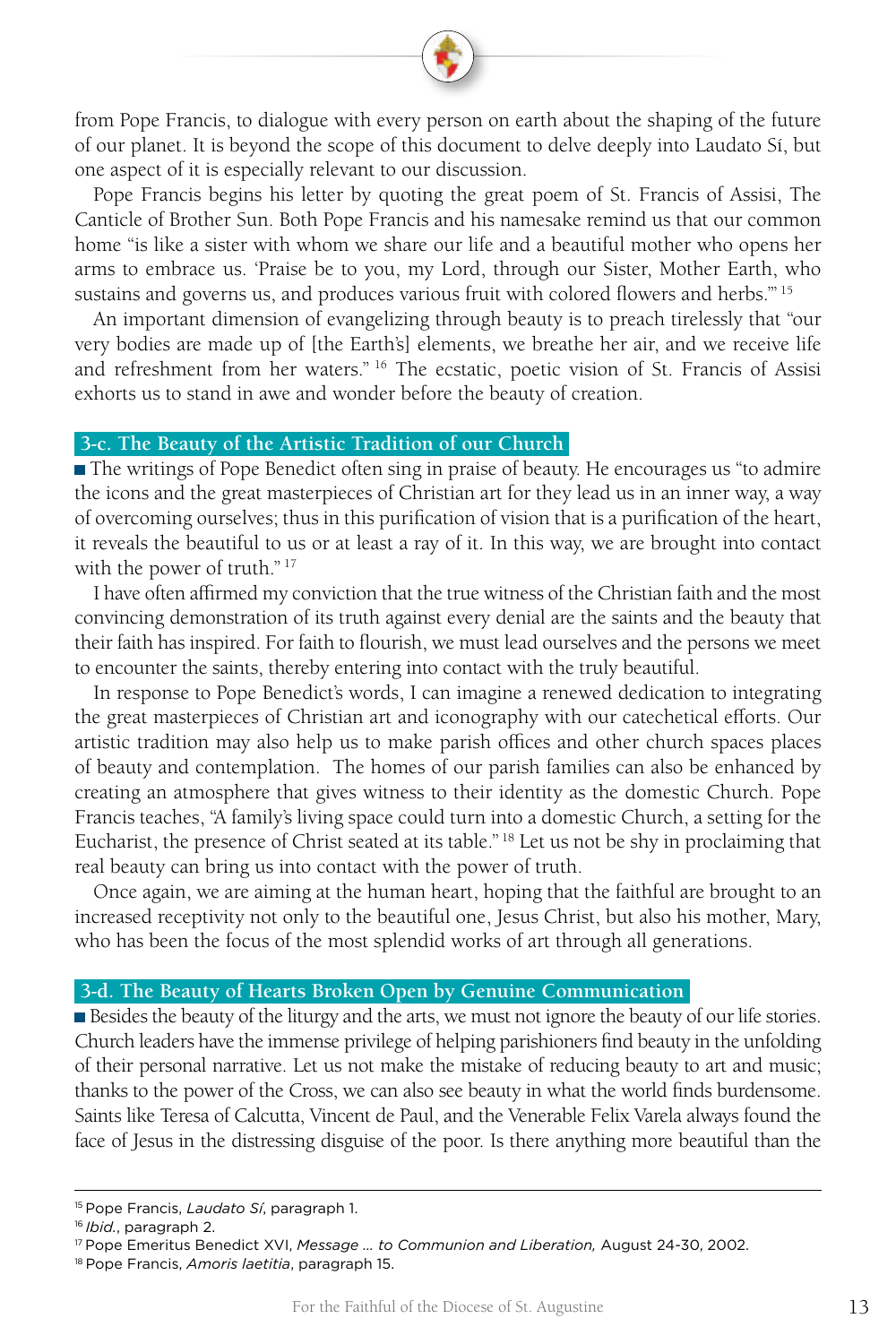new life that emerges from the practice of the corporal and spiritual works of mercy?

The call to holiness is a reminder of the importance of attentive listening and the ministry of compassionate presence. As people share their stories with us – often stories of wounded beauty – are they attracted by the presence of Christ within us? Is their vulnerable beauty received with the peaceful presence reflective of the tenderness of the Spirit? Are we instruments of the healing love of Jesus who is the face of the Father's merciful heart?

The call to evangelize through beauty is an integral part of Pope Francis' call to a revolution of tenderness. When we are convinced of the tenderness of beauty and the beauty of tenderness, no human being can be seen as a commodity, or identified solely by their productivity. Every person is a manifestation of the beauty of God, and the Church is urgently called to unveil the human beauty that has been obscured by or buried under the cold manipulations of a throwaway culture.

### **4. Living the Parish as a Field Hospital for Sinners:**

### **Providing Contagious Healing through Offering Mercy**

The image of a field hospital is a vivid, even graphic way of understanding a parish. A field hospital is a messy place, a far cry from the sterility and order one might find in some institutions. In the field, the pace can be hectic, at times frantic. Doctors and aides are called upon to make quick assessments and to prioritize the procedures according to the gravity of the patients' conditions. The field hospital can be a whirlwind of human experiences, from cries of misery to the whispers of quiet gratitude. When our parish doors open wide to the marginalized, the unchurched, the abused, the addicted, the homeless, we may find ourselves immersed in a similar whirlwind.

Living in and serving the parish as a field hospital for sinners means to savor the reality that we are people who receive healing, forgiveness, and a new sense of belonging through the gaze of Jesus' love for each of us. I can think of no more striking example than the redemptive gaze of Jesus in the story of the Good Thief in Luke's Gospel (Luke 23:39-43).

Dismas, as tradition calls him, is wracked with pain, bodily and spiritually, and his lifelong partner in crime is taunting the Lord Jesus. After rebuking his partner, the Good Thief turns to the Lord and asks to be remembered when Jesus enters into his kingdom. Can you imagine the gaze that Jesus shared with this man who was at the end of his rope? "Today, you will be with me in paradise" (Luke 23:43).

Pope Francis expresses the importance of living in solidarity with the wounds of others: "Sometimes we are tempted to be that kind of Christian who keeps the Lord's wounds at arm's length. Yet Jesus wants us to touch human misery, to touch the suffering flesh of others. He hopes that we will stop looking for those personal or communal niches which shelter us from the maelstrom of human misfortune and instead enter into the reality of other people's lives and know the power of tenderness." 19

In the field hospital for sinners, we are confronted with the painful, inconvenient cry of the poor. While I can understand the desire to hide behind or build walls around our comfort and safety, the Holy Father is inviting us to face our resistances with courage and to dare to kiss the wounds of the sinners the Lord brings to us.

 Just as St. Thérèse of Lisieux believed that our human state of misery is what attracts God's mercy, we, too, have to be attracted-in-love to those whom the world deems miserable and undesirable, treating them with mercy. Pope Francis reminds us that "…the Lord does not disappoint those who take this risk…God never tires of forgiving us; we are the ones

<sup>19</sup> *Evangelii gaudium,* paragraph 270.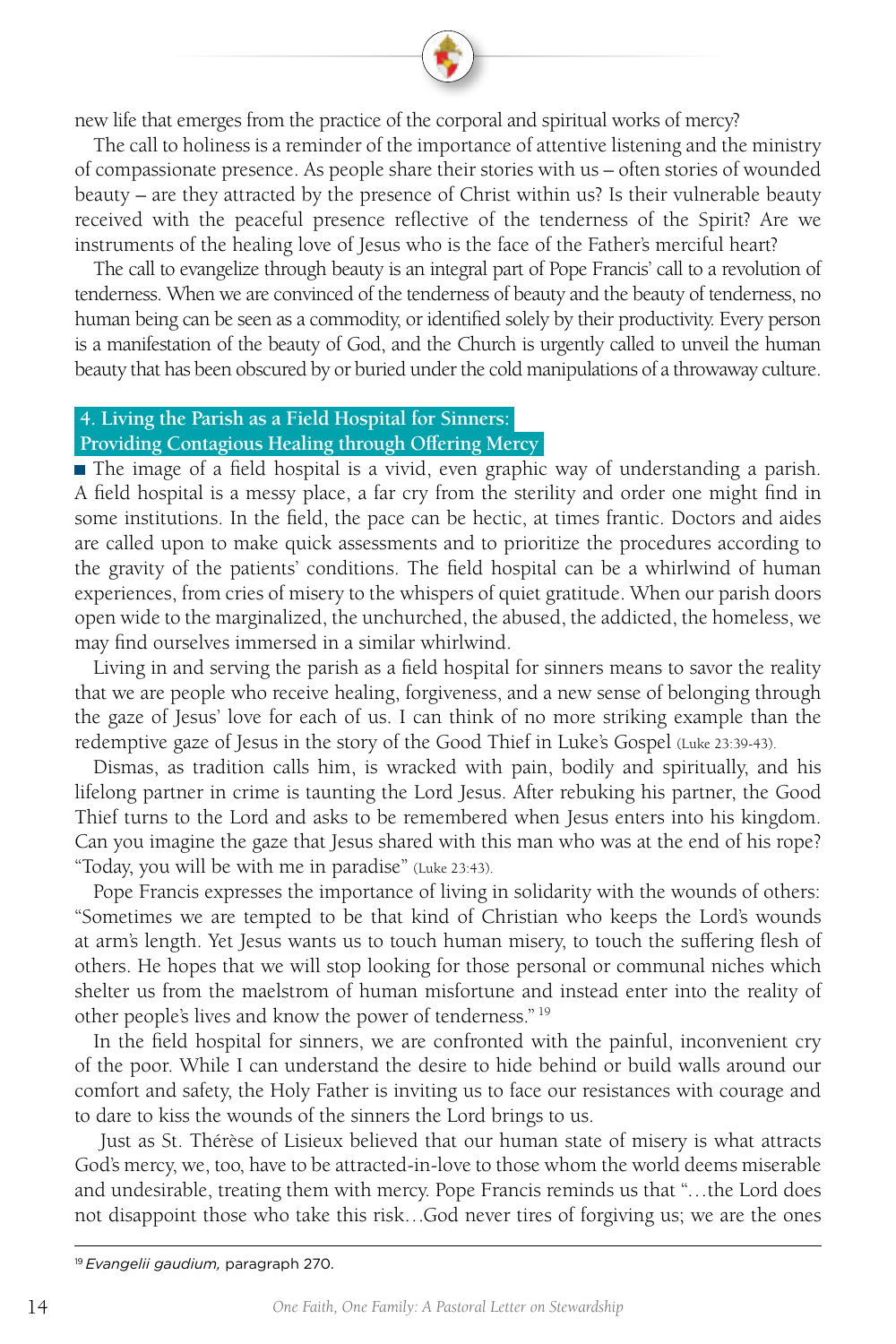

"JUST AS ST. THÉRÈSE OF LISIEUX BELIEVED THAT OUR HUMAN STATE OF MISERY IS WHAT ATTRACTS GOD'S MERCY, WE, TOO, HAVE TO BE ATTRACTED-IN-LOVE TO THOSE WHOM THE WORLD DEEMS MISERABLE AND UNDESIRABLE, TREATING THEM WITH MERCY."

who tire of seeking mercy."<sup>20</sup>

 Perhaps the most challenging part of stewardship as a way of life is to risk encountering the fullness of the Mystery of Jesus Christ. It is not enough to live in a contract with a superficial and complacent tranquility. Building relationships with Christ Jesus and his people are the very foundation of stewardship. We have to allow Jesus to encounter our misery and pain. We must confront courageously the reality that we too are in need of a healer. All of us, most especially our clergy and lay leaders, need to share from the heart the great diversity of our human experiences in our journeys of faith.

 Speaking to young people at World Youth Day, Pope Francis told them, with a twinkle in his eye, "Don't be afraid to make a mess!" There is no place messier than a field hospital. If stewardship as a way of life is to become contagious in our diocese, we can't hide behind walls of fear or control. The formative image of the field hospital must become real for us. Pope Francis is challenging us to accept the mess as a place of encounter with the glory of Jesus Christ, who is wounded too. "The Church must be a place of mercy freely given, where everyone can feel welcomed, loved, forgiven, and encouraged to live the good life of the Gospel." 21

### **DISCUSSION QUESTIONS**

- **1.** How has your parish promoted stewardship as a way of life in the past? What new opportunities might you see unfolding in your parish right now?
- **2.** What does missionary discipleship mean for you? What does it mean for the particular culture of your parish?
- **3.** How does your parish accompany people on the road from the first small steps of conversion toward an invitation to respond more fully to the mission of Jesus Christ?
- **4.** What kind of beauty touches your heart most? How might the role of beauty be expanded in your family life, parish and ministries?
- **5.** In what ways is your parish a field hospital for sinners? Are you ready to be inconvenienced by being hospitable to others?

### <sup>21</sup>*Ibid.*, paragraph 114.

<sup>20</sup>*Ibid.*, paragraph 3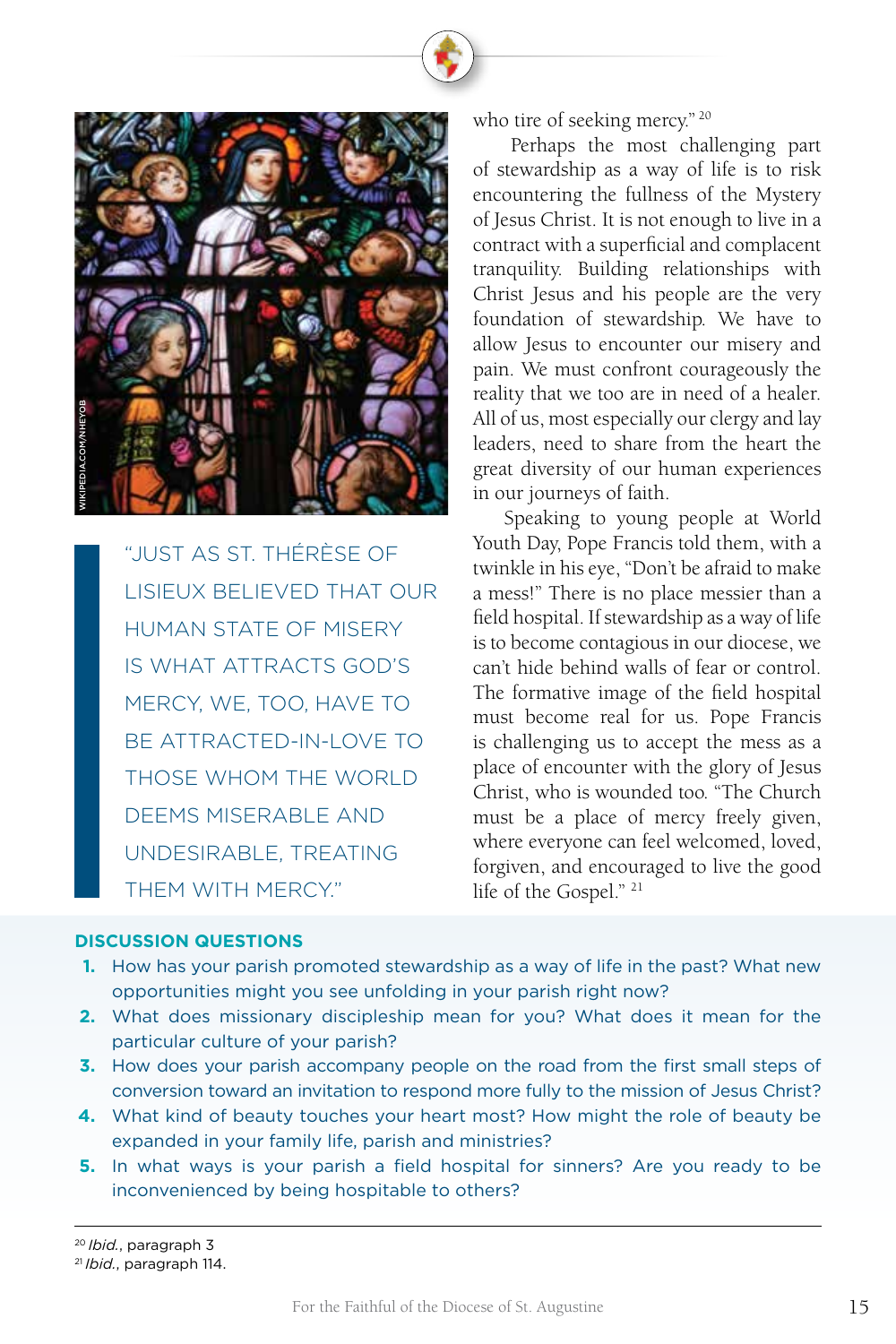

# **II. THE VITALITY OF OUR DIOCESE: A SONG OF GRATITUDE**



# THE GRATITUDE OF A BISHOP'S HEART

**IN THE GOSPEL OF LUKE,** the evangelist gives us a glimpse of the contemplative attitude of Mary, the Mother of God: "And Mary kept all these things, reflecting on them in her heart" (Luke 2:19). As I see the growth of stewardship as a way of life in our diocese, I, too, reflect on the power and beauty of the Lord, guiding and shaping the life of our local Church, *One Faith, One Family.* This section of the pastoral letter is a song of gratitude for your receptivity, goodness, and generosity. You are the people of God responding-in-faith to the call of God who is love – the love that has a proper name, Jesus Christ!

# THE JOY OF OUR LADY OF LA LECHE

**LET US BEGIN** by rejoicing in the patronage of Our Lady of La Leche. Our diocese has been a good steward of the extraordinary gift of this Marian shrine, dedicated to an ancient devotion to the nursing mother.

Mary's presence has enriched us for nearly 450 years. The first Christians of Florida loved her so much that the chapel was once known as "The Chapel of the Indians." At this chapel, hundreds of parents have sought Mary's intercession in



16 *One Faith, One Family: A Pastoral Letter on Stewardship*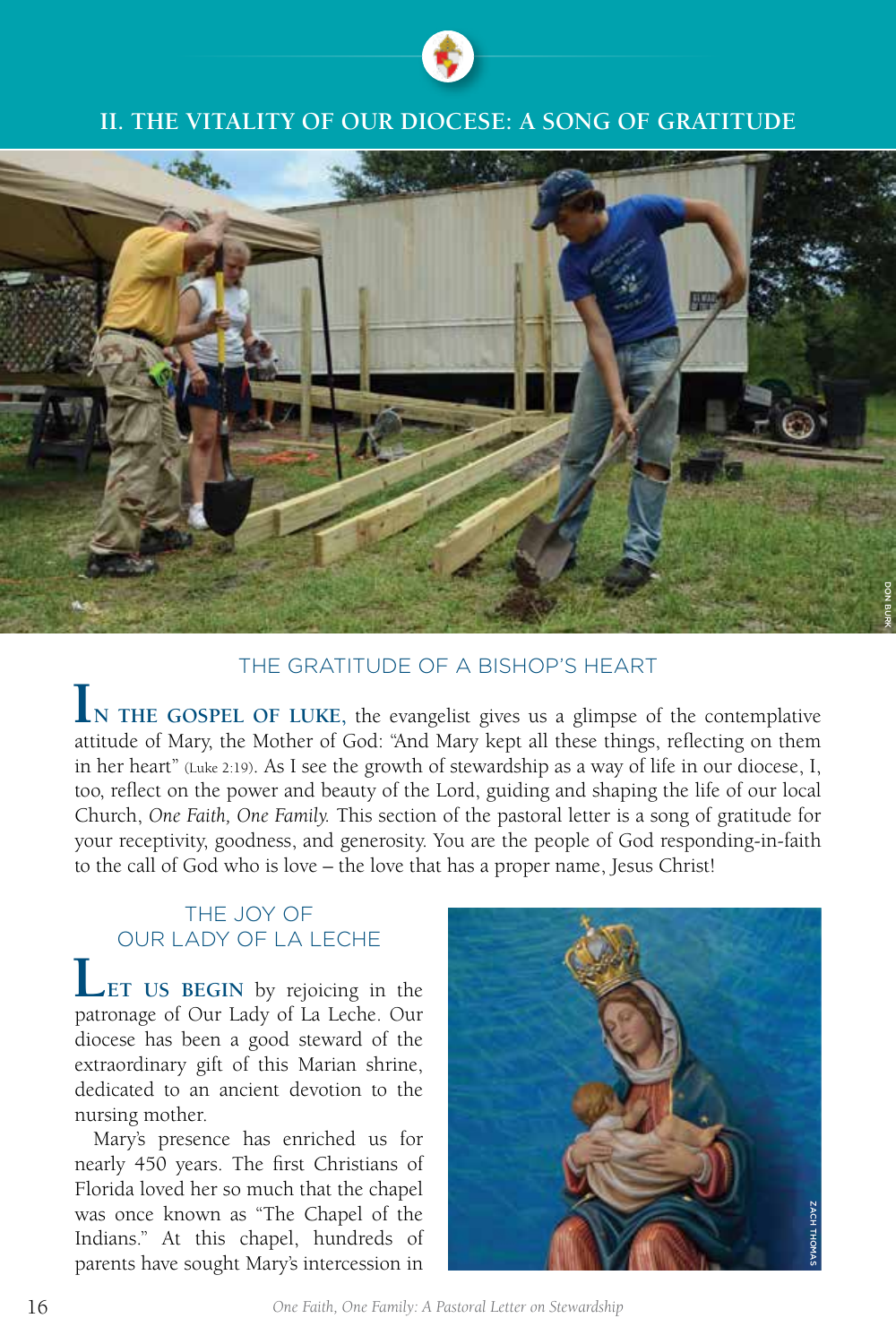their desire for a child. In so many instances, their prayers were answered.

This fruitfulness in faith has made our shrine known throughout the world. Mary accompanies her children from the experience of barrenness to a new sense of Christ alive in the human heart. Our "sacred acre" at Mission Nombre de Dios has created a space of prayerful encounter with Jesus Christ through Mary, bringing blessings of mercy, healing, and restoration to so many lives. It is a place where the people of God receive the tenderness of the Holy Spirit.

Following the same path of the 16th-century Spanish missionaries, Marian piety has grown in the western counties of our diocese, thanks to the new Santa Fe Shrine of Our Lady of La Leche at St. Madeleine Sophie Parish in High Springs.



# THE EUCHARISTIC CONGRESS

**OUR ANNUAL EUCHARISTIC CONGRESS** has been a remarkable witness to the healing and power of the Eucharist – the source and summit of the Church's life. I have heard many stories from the hearts of the faithful reflecting the impact of the Eucharistic Congress, stories of:

- conversion
- falling more deeply in love with the Eucharistic Lord
- increasing the practice of pure love by the adoration of the most Blessed Sacrament
- the strengthening of family life
- the releasing of long-held pain, resentment and lack of forgiveness
- the re-kindling of a sense of belonging to the entire local Church
- a renewed connection to the universal Church promoted by distinguished speakers.

The faithful are touched by the compassionate solidarity of our priests, who spend untold hours sharing the mercy of God in the sacrament of reconciliation. The room set aside for confessions is our field hospital for sinners. When we, as a family, celebrate the Eucharist on the Saturday morning of the Congress, I am moved by the communion I share with the dedicated priests of our diocese. They are truly doctors of the soul and stewards of the Mystery of Faith.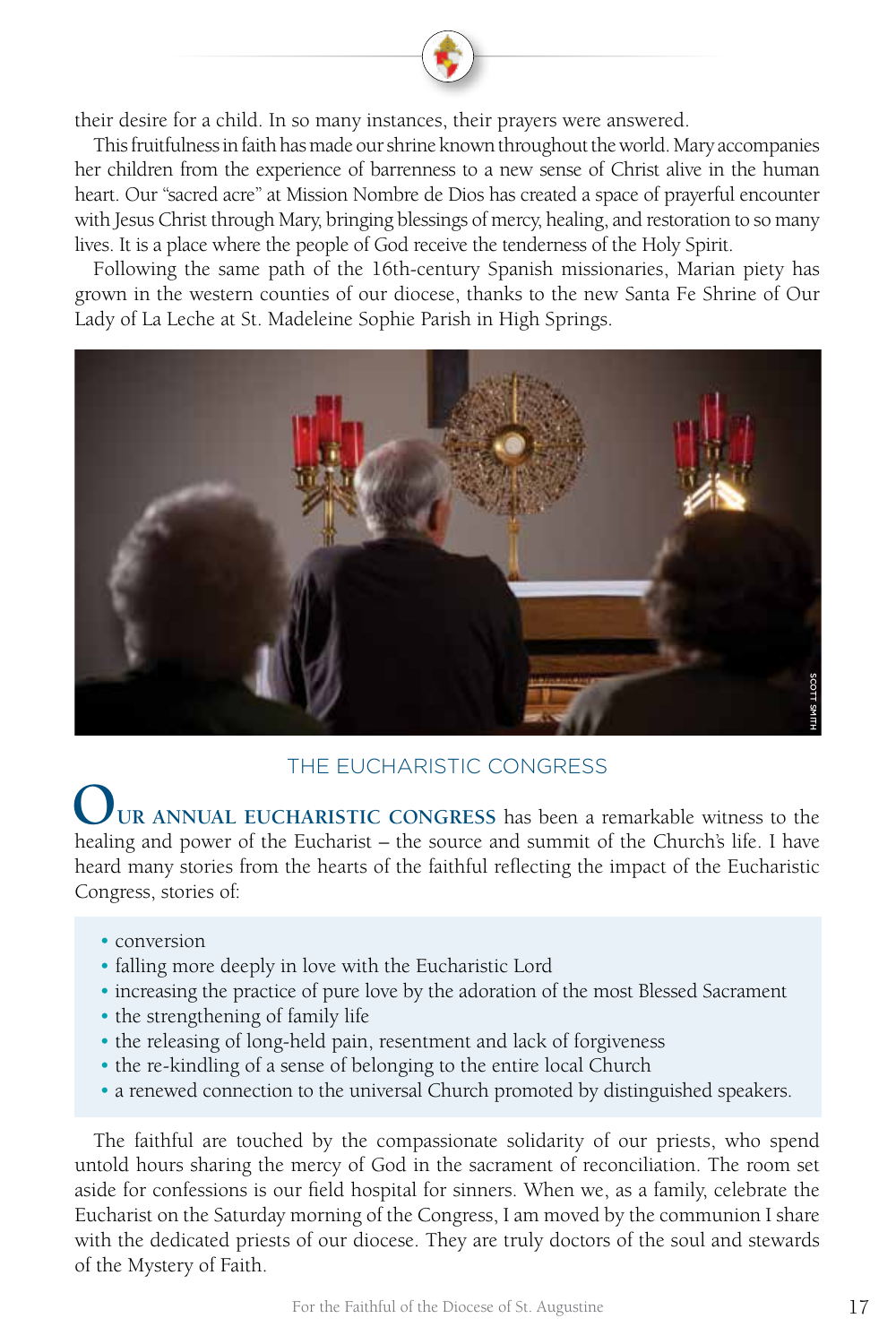### SIGNS OF HOPE

THER SIGNS OF OUR VITALITY include the growing number of men who have been called to be diocesan seminarians and of women who are responding to consecrated life. The everexpanding ministry of our permanent deacons is yet another example of renewal in our diocese.

How wonderful it is to see men and women of all ages responding-in-faith to a time of discernment, the pursuit of wisdom, and the cultivation of a vibrant prayer life! If we want to see the face of the "New Springtime" promised by St. Pope John Paul II, gaze upon the faces of those called to priestly and diaconate ministry and religious life.

I have also been impressed by our faithful's support of those studying for the priesthood. I believe that one of the reasons for the success of the Bishop's



Annual Stewardship Appeal is that our people can see a future full of hope. Our seminarians embody this hope in a special and endearing way.

 Many signs of hope are emerging from the hearts of young people in our diocese. Our Campus Ministry Outreach, the expansion of residences both at the University of Florida Student Center and the University of Northern Florida (Frasatti Hall), the presence of FOCUS missionaries, and our full-time chaplains reveal to us the capacity of young adults to contribute meaningfully to the mission of Jesus Christ. Their enthusiasm, dedication, and vigor ensure a vibrant and healthy future for the local Church.



# THE CRY OF THE POOR

UR DIOCESE IS BLESSED by several agencies that provide direct service to the materially poor, both locally and internationally. Through Catholic Charities, the Society of St. Vincent de Paul, the commitment to prison ministry, and other charitable initiatives, our diocese provides invaluable assistance not only to those in need but also to our parish communities who listen attentively to the cry of the poor. I know from personal experience that these agencies, France and the state of the particle and the state of the state of state of solven in Florida (Frasatti Hall), the presence of s reveal to us the capacity of young adults sus Christ. Their enthusiasm, dedication, the local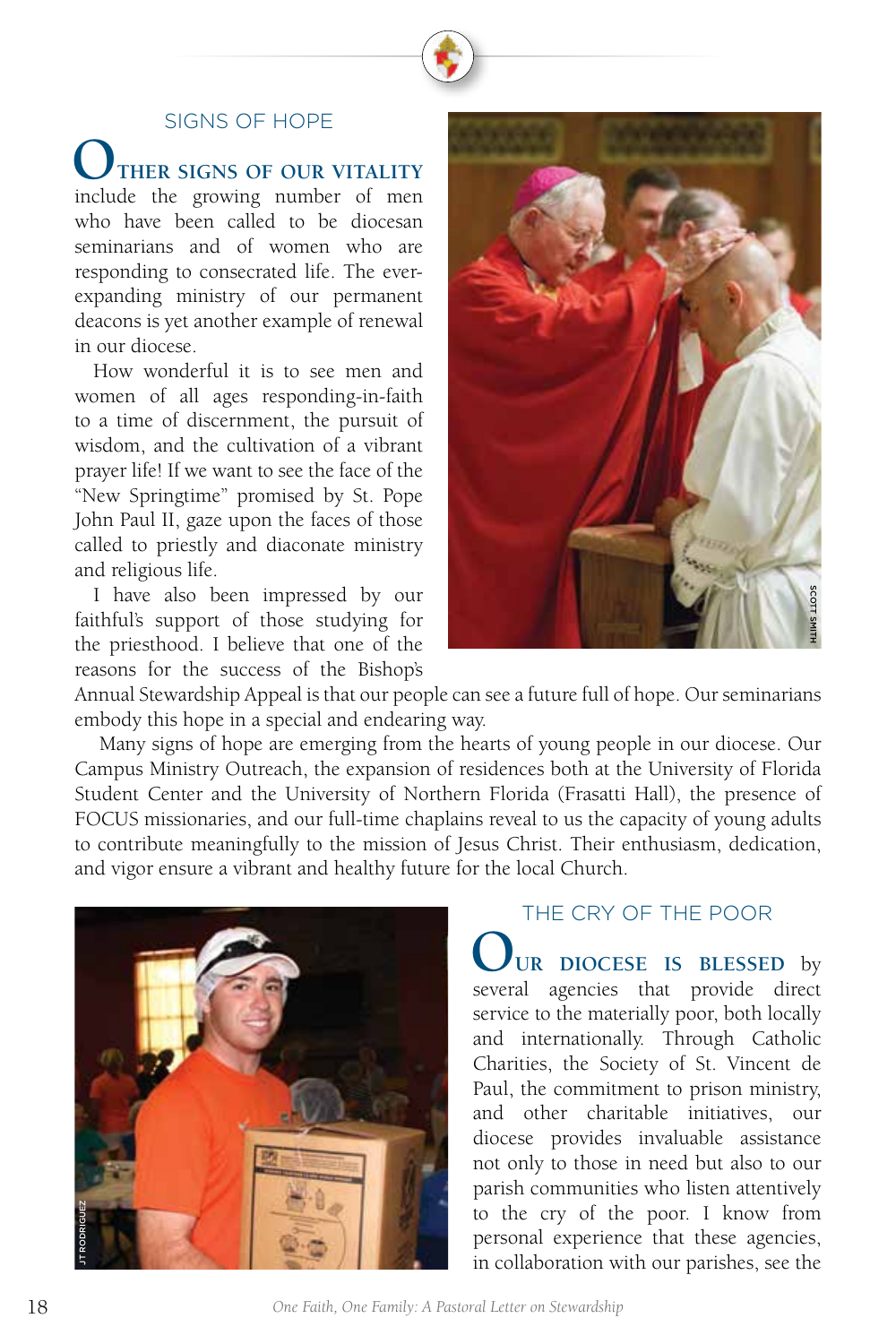poor not as a problem to be solved but rather as persons to be encountered as "other Christs." I believe that Pope Francis' vision of "a Church for the poor and with the poor" is realized in inspiring ways right in the heart of our diocesan life.



"THE NEW EVANGELIZATION AND THE ART OF SPIRITUAL ACCOMPANIMENT ARE BLOSSOMING AMONG US, THANKS TO THE DEDICATED EFFORTS OF OUR PRIESTS, DEACONS, RELIGIOUS, TEACHERS, CATECHISTS, AND LAY MINISTRY LEADERS."

# FAITH FORMATION ON FIRE **OUR FAITH FORMATION MINISTRY,** both in our schools and our parish-based formation programs, is so rich in creativity and outreach. Faith formation for people of all ages is indeed a top priority for our diocesan family. The New Evangelization and the art of spiritual accompaniment are blossoming among us, thanks to the dedicated efforts of our priests, deacons, religious, teachers, catechists, and lay ministry leaders. They walk shoulder to shoulder with people of all ages. My pastoral visitations of schools and parishes help me to appreciate the diversity and scope the

programs offer. One of my particular joys is presiding at the Rite of Election, when I get to meet hundreds of people who are walking with Christ in the RCIA process, accompanied by their families, catechists, and clergy.

 An essential dimension of our diocesan Ministry Formation Program, which seems especially relevant in the context of this letter on stewardship and the vision of Pope Francis. This ministry is dedicated to the integral formation – intellectual, emotional, pastoral, and spiritual – of lay leaders, who, upon returning to their

particular communities, are called to become lay apostles, who are well-trained in the art of accompaniment and equipped to bring about Pope Francis' revolution of tenderness.

# EVANGELIZATION IN ACTION

**MISSIONARY DISCIPLESHIP** is also advanced by evangelization programs developed by the Catholic Leadership Institute. The seeds of this program are taking root in our diocese. Several parishes are discerning and developing intentional plans for evangelization. These plans, however, are not only on a conceptual level. An integral part of this initiative in the Church is the formation of evangelical relationships – spiritual friendships that allow for the faithful to share the story of how they have come to know and love Jesus. I am confident that the storytelling and faith sharing will dovetail perfectly with our efforts to bore our call deeply as stewards of the Mystery of Faith.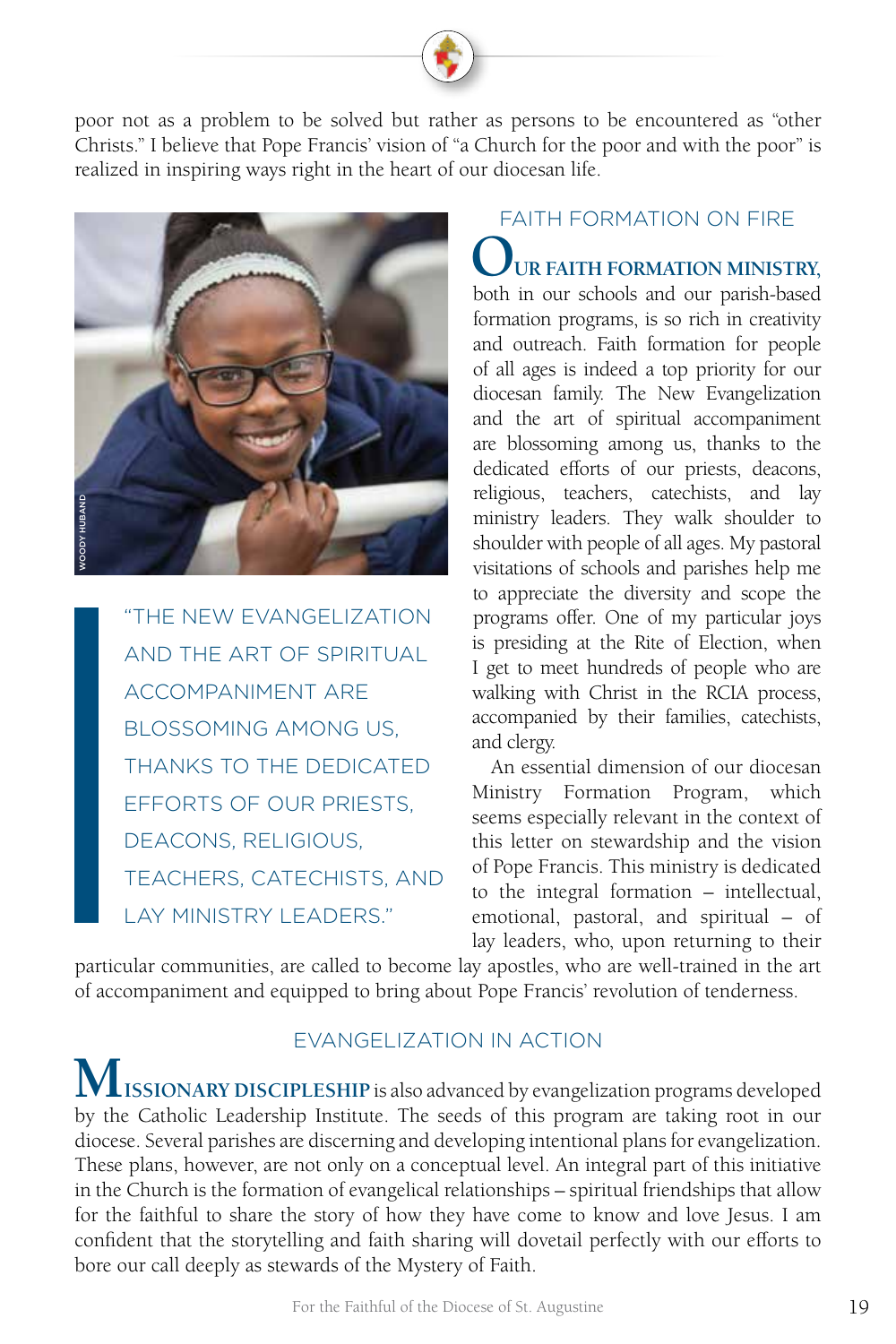

I rejoice in the recent building of new facilities at parishes and missions around the diocese. They include, St. John Paul II in Nocatee, St. Francis of Assisi in Yulee, Holy Family in Jacksonville, our two Sacred Heart parishes, St. Mary, Mother of Mercy in McClenny, Holy Faith and Queen of Peace in Gainesville, St. Francis Xavier in Live Oak, St. Michael in Fernandina Beach, Christ, the Good Shepherd in Trenton, as well as the construction underway at St. Anastasia. Only a real love for the Church's mission could inspire and bring to fruition such generous responses-in-faith to the future growth of our faith communities.



# EVANGELIZATION THROUGH BEAUTY

**WE BEGAN THIS SECTION,** a song of gratitude, by talking about Our Lady of La Leche. Her unique presence permeates the recent beautification of our historic Cathedral Basilica, which took place in 2015 for the 450th celebration of the founding of St. Augustine.

When our diocesan family celebrates Mass at the Cathedral, all of us receive the tender gaze of Our Lady, her image smiling upon the assembly from her place in front of the choir loft. I firmly believe that the renovation of the Cathedral, while structurally necessary, was much more than a well-timed facelift. We, as *One Faith, One Family,* experienced the solidarity of all our parishes collaborating in this diocesan project. I am very grateful for the

POPE BENEDICT XVI SAID, "THE ENCOUNTER WITH THE BEAUTIFUL CAN BECOME THE WOUND OF THE ARROW THAT STRIKES THE HEART AND IN THIS WAY OPENS OUR EYES … TO THE POWER OF TRUTH."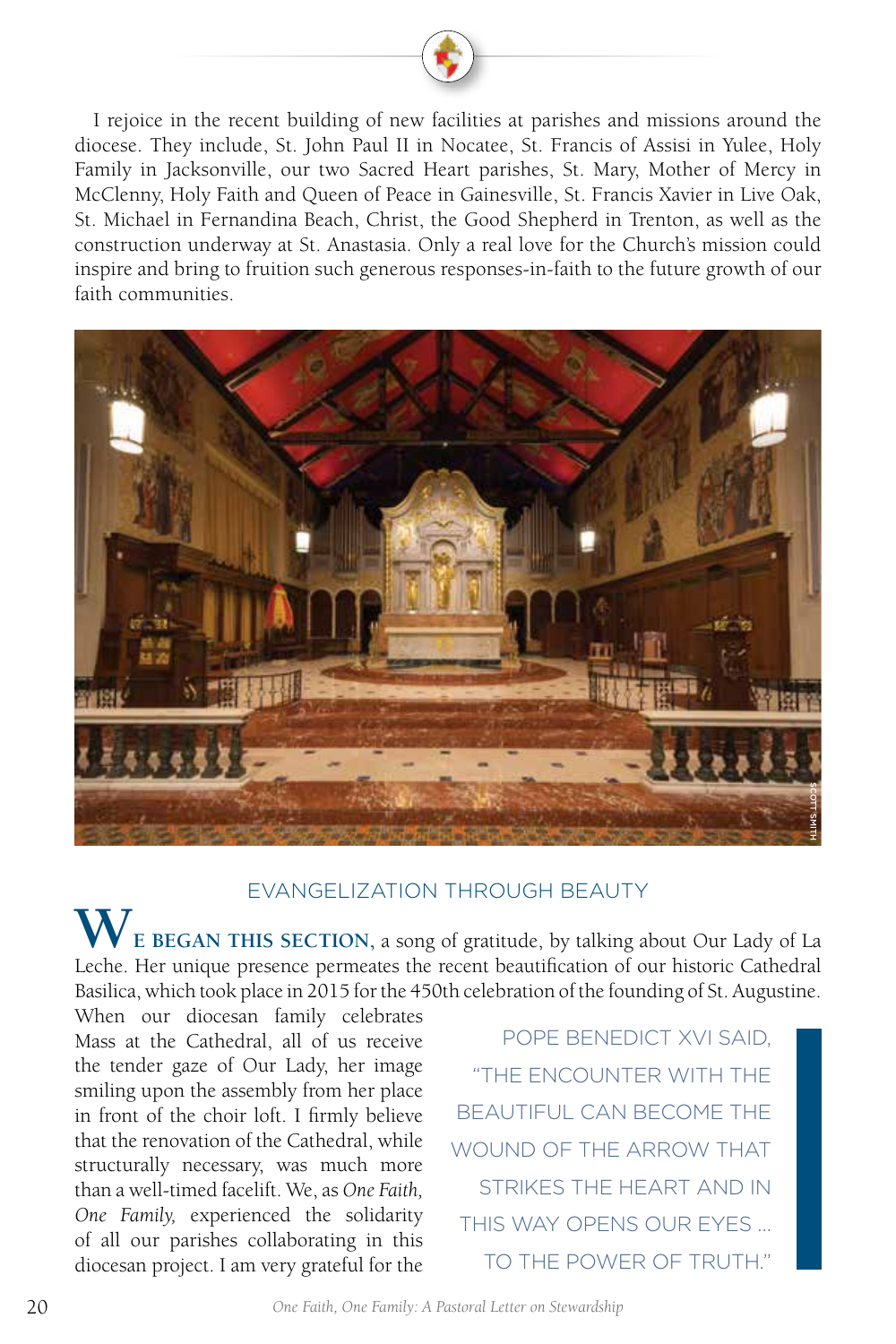strong support of all in our diocese who made it happen. The new look of our Cathedral Basilica, visited daily by hundreds of visitors, is a sign of how the Lord communicates with his people through the beauty of the artist's touch and the good work of our artisans.

Pope Benedict XVI said, "The encounter with the beautiful can become the wound of the arrow that strikes the heart and in this way opens our eyes...to the power of Truth."<sup>22</sup>

I am struck by how Pope Benedict's words relate to our diocesan emblem, which is rooted in St Augustine's personal experience of God's passionate love. In a real sense, all the ministries and initiatives presented in this section are manifestations of the beauty of the Lord. I



can't emphasize enough how important it is for us, as a diocesan family, to be receptive to the arrows of love the Lord uses to pierce our hearts and to open our eyes (see 1 John 1:1-4). In fact, this awareness is essential to understanding the theology of stewardship, because it is inextricably connected to the joy of giving of self to our dear neighbor and our Lord.

### **DISCUSSION QUESTIONS**

- **1.** After reading this section, did you discover something new about the vitality of our diocese?
- **2.** As you prayerfully acknowledge the blessings in your life, do you sense a call to be more engaged in your parish?
- **3.** What role does gratitude play in your prayer life?
- **4.** How is your heart pierced and your eyes opened to see the love of God?

### *NOTES:*

22 Pope Emeritus Benedict XVI, *Message … to Communion and Liberation,* August 24-30, 2002.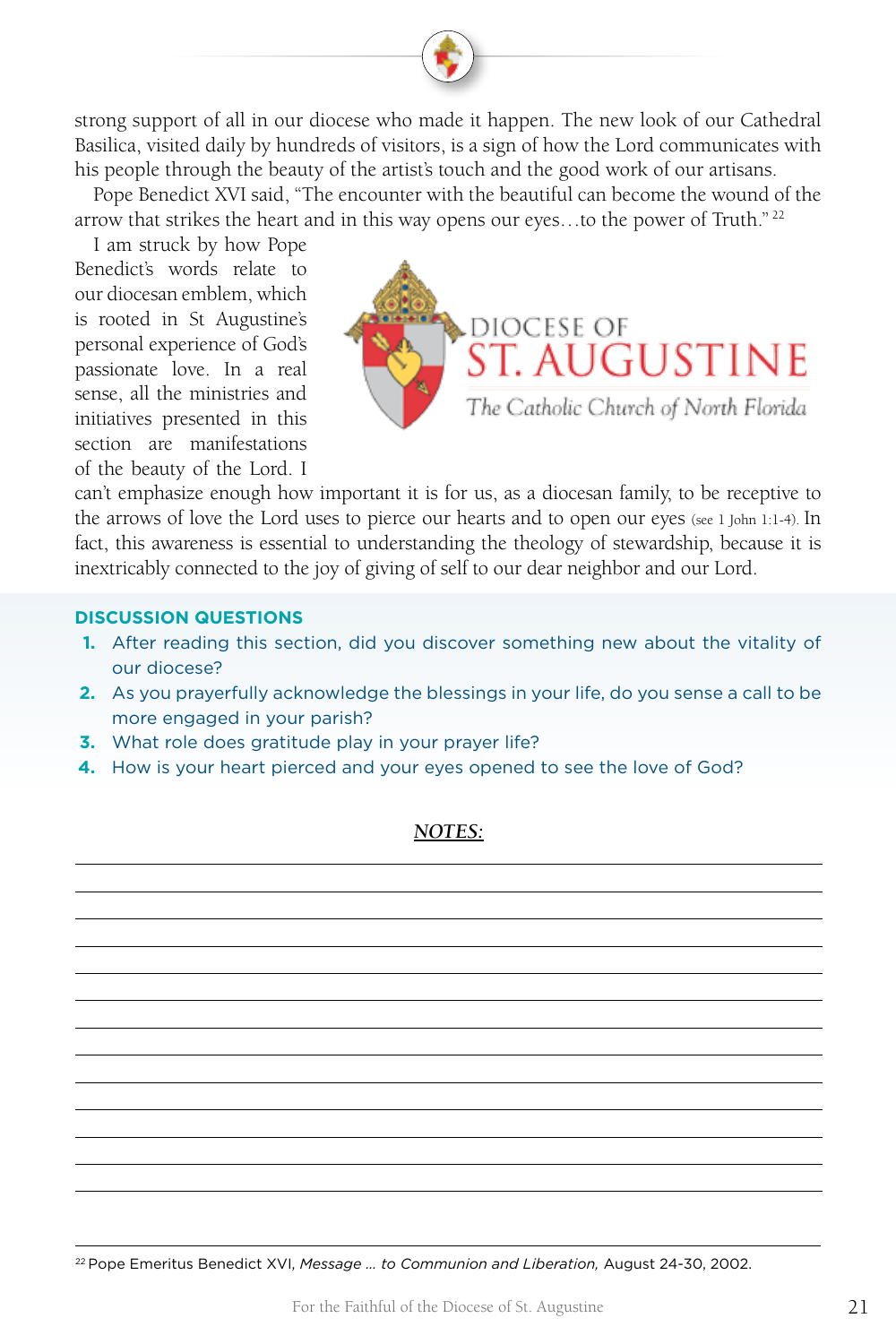

# **III. A CALL TO PRAYERFUL ACTION IN FAITH, HOPE, AND LOVE**

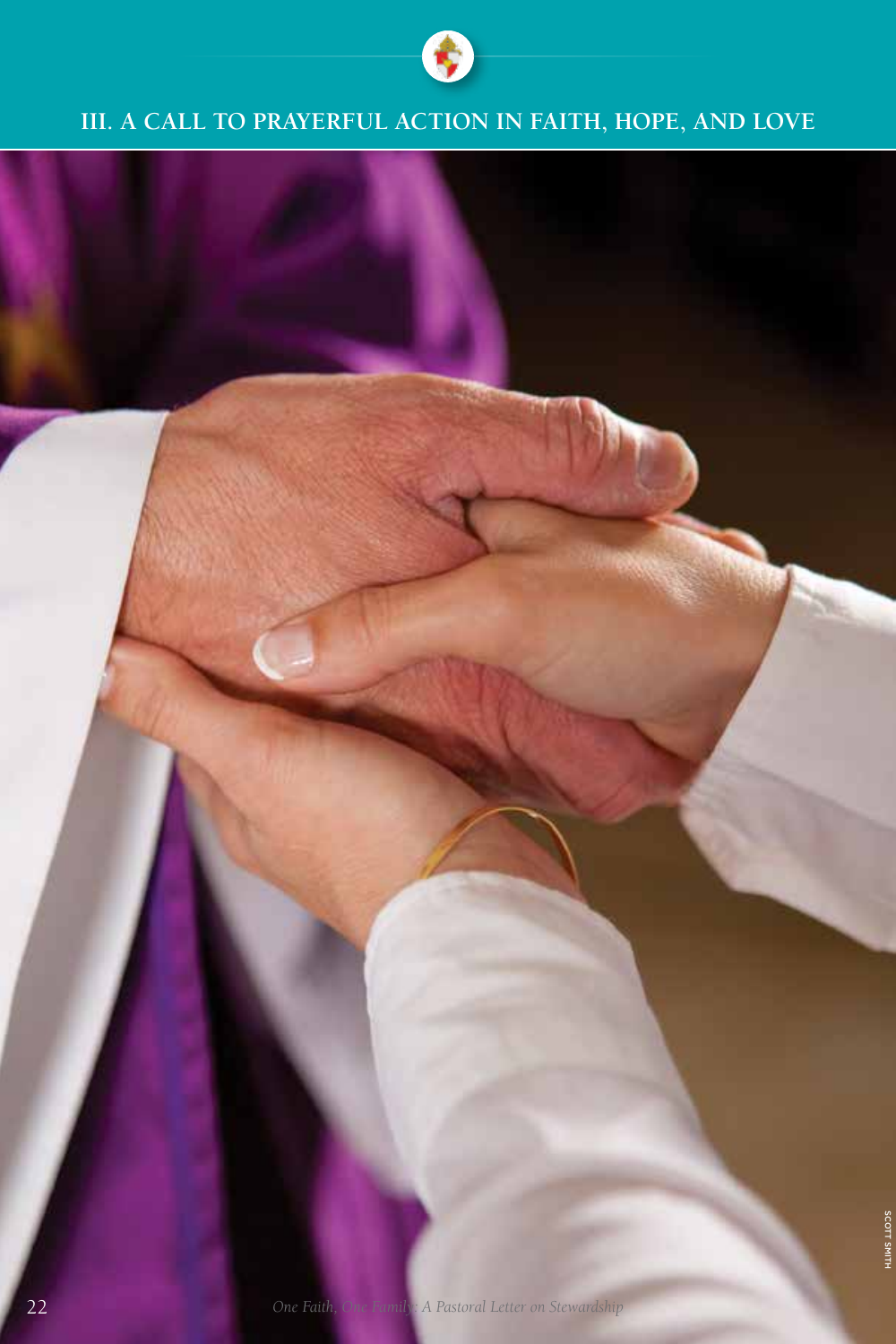# HELPING THE STORY UNFOLD IN PARISH AND FAMILY LIFE **I** HIS PASTORAL LETTER is at best the first chapter of a story that invites an unfolding within the context of our parishes. I hope that my words serve as a catalyst for discovering the goodness in your communities; for dreaming about new possibilities; for discerning how the Lord is guiding your dreams; and for designing responses to the unique needs of the people entrusted to you.

I would like to offer the following suggestions as ways to help advance the story – the Gospel story of Jesus Christ. Our work is a continuation of the Incarnation, the Paschal Mystery alive among us.

- **1.** In our preaching and catechesis let us, with insight and courage, make a Eucharistic understanding of stewardship and the vision of Pope Francis a pastoral priority.
- **2.** Promote and welcome families in the parish by being receptive to their unique needs and providing resources for their support and growth. Some parishes have identified a "Family Life" coordinator to assist the pastor in fulfilling this vision. Our Family Life Office offers assistance in training and supporting these volunteers.
- **3.** Encourage parish families to choose one evening a week to share their faith based on the discussion questions in this document. Perhaps parishes could sponsor stewardship essay contests for the different levels of faith formation – children, middle schoolers, and teenagers. These essays can be an excellent means for families to share the fruits of their prayer life.
- **4.** Offer theme-centered Eucharistic Holy Hours for the expansion and fruitfulness of our shared vision of stewardship.
- **5.** Teach about the simplicity and power of learning about *Lectio Divina,* so that the Word of God may take root more deeply in our hearts. Pope Benedict talks about this practice as being a wellspring of the Spirit, living water preparing us for the fresh blossoms of the New Springtime.
- **6.** Share, through the communication channels of our deaneries, the best practices of stewardship already vibrant in our parishes. I invite deans, as representatives of a body of



"IN OUR PREACHING AND CATECHESIS LET US, WITH INSIGHT AND COURAGE, MAKE A EUCHARISTIC UNDERSTANDING OF STEWARDSHIP AND THE VISION OF POPE FRANCIS A PASTORAL PRIORITY."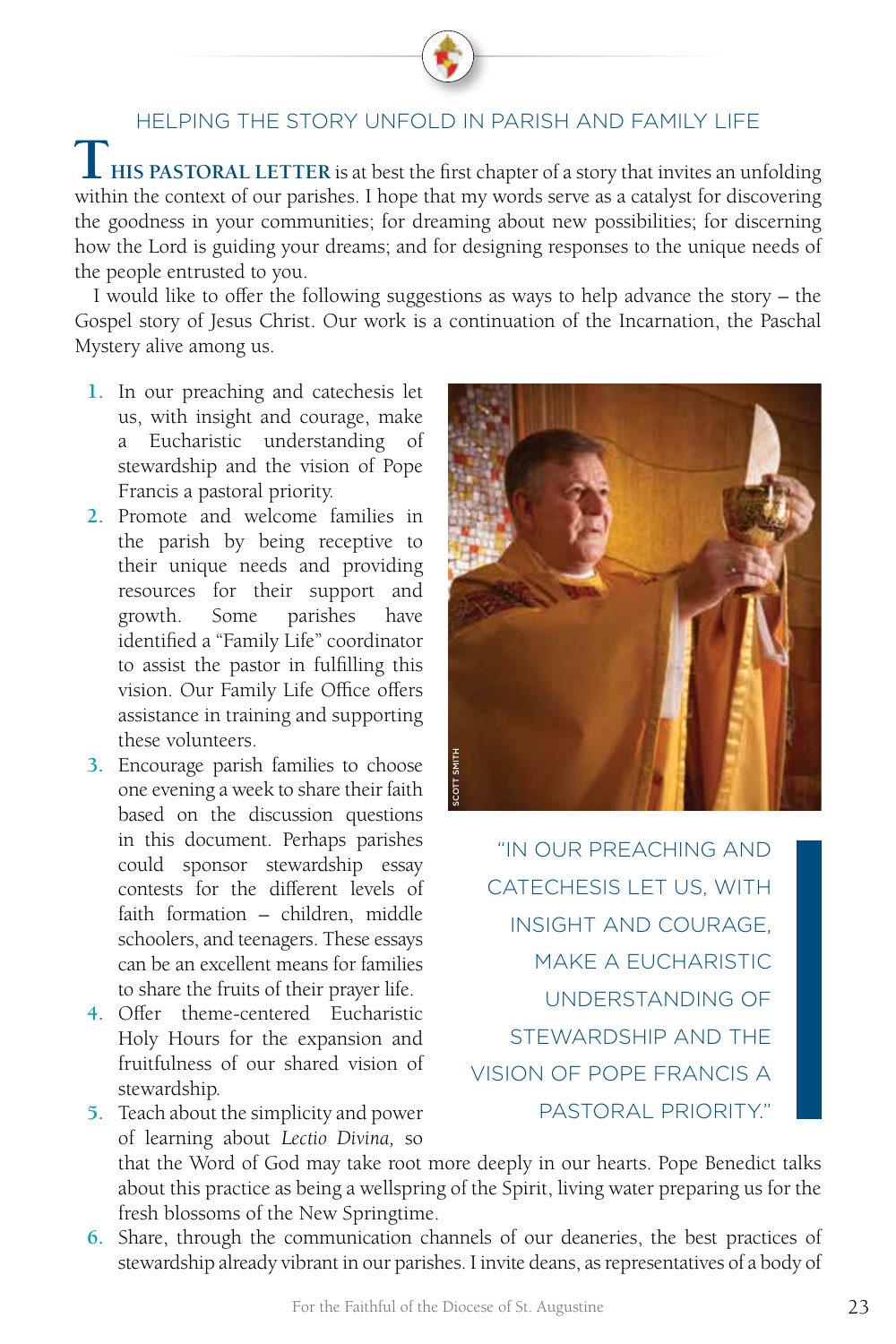diocesan parishes, to be key communicators of feedback to this document, helping our ongoing conversation stay alive, relevant, and focused. The promotion of stewardship could profitably be on the monthly agenda of every deanery meeting in our diocese.

- **7.** I encourage an active sharing between the five deans and our Diocesan Stewardship Council. One of the deans could serve as an *ex officio* member of the committee, ensuring a healthy exchange of ideas. It is crucial that a consistent stewardship message is communicated throughout the diocese. At our annual Stewardship Day, reports from the five deaneries would enhance an already enriching experience.
- **8.** Partner with neighboring parishes by sharing resources and mutual support.
- **9.** If you don't already have one, form a Stewardship Committee in your parish that collaborates with your pastor. Our Diocesan Stewardship Council is ready to assist.
- **10.** Encourage and inspire teams of lay people to give witness talks at Mass and in other contexts about their experiences of Stewardship as a Way of Life. Pastors and clergy are encouraged to accompany their people in the articulation and sharing of their faith stories.
- **11.** Invite parish leadership groups to study this pastoral letter in communion with their pastor and lay leaders.
- **12.** Promote conversation in response to this letter. Through small groups, we learn the art of ordinary spiritual conversation: Sharing from the heart what we hear in prayer; learning by practicing what we hear in prayer. What a great way to become contemplativesin-action! These groups might include Town Hall meetings, small faith communities, Bible Study groups, target special interest groups, and meetings with ministry leaders and active parishioners.



**13.** Create a ministry dedicated exclusively to the use of social media. A wise and creative approach to media tools can do much toward effectively communicating our pastoral vision.

<sup>23</sup> The use of the simple acronym, **R.I.M.,** which stands for **R**elationships, **I**dentity, and **M**ission, may be helpful when we teach about stewardship as a way of life. Stewardship starts not with concepts or things we need to do but with relationships. God loves us not only for what we do, but most especially for who are in his sight. Let us invite our people to a personal, passionate friendship with God, Father Son, and Spirit, and with our sisters and brothers in faith, the Church. With God's help, the parish can become a uniquely sacred place in which a culture of relating in spiritual friendship is intentionally cultivated. What other place in our society affords such an amazing opportunity? in meatings with ministry leaders and<br>
in Create a ministry dedicated exclusively<br>
to the use of social media. A wise and<br>
creative approach to media tools can do much toward effectively communicating our<br>
parison, may be<br>

When we belong to a vibrant, joyous parish family, our faith comes alive in so many heartfelt ways. An atmosphere of Christian belonging helps us to trust God and one another. As our confidence grows in the context of a loving family, we learn how to be ourselves. We no longer have to wear masks or play a pre-determined role. We experience the freedom of being the children of God. This freedom, the fruit of belonging in Christ-centered relationships, helps us to find our deepest identity, our Christ identity. The Book of Genesis teaches us that we are made in the image of God (Genesis 1:27). Through involvement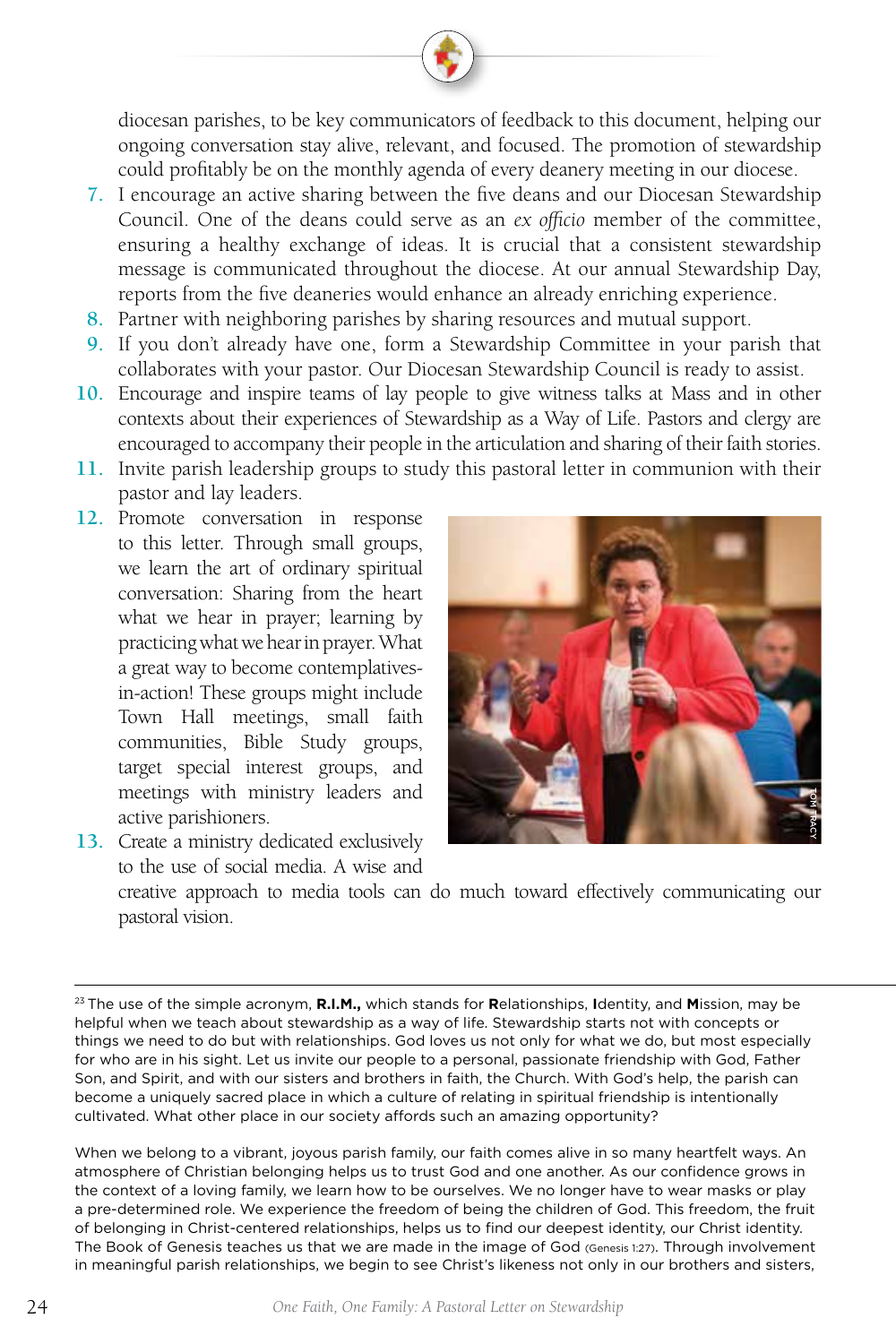# WORDS OF HOPE AND GRATITUDE  $\bigwedge$ s bishop, i am full of joyful expectation in witnessing how our diocesan story and ongoing conversation will emerge. This teaching document is shared with you not to focus too much on efficiency or productivity but rather as a way to deepen our relationship, to celebrate our identity, and to accompany each other in mission.<sup>23</sup> I encourage all of us to be most attentive to the pastoral care of families, because, it is in the context of family life, that the foundational virtues of

stewardship – accountability, generosity, joyful sacrifice, and

concern for the other – are learned and cultivated.



Good Stewardship begins with meaningful relationships, rooted in self-giving, and Eucharistic love. Let's work together to keep this conversation alive, always attentive to the goodness the Lord is showering upon us. I pray that our shared insights will deepen the sense of communion we share. You, the People of God, and I, your bishop, walk together in faith. The first chapter of St. John's First Letter tells us that no darkness can overcome the light of Christ. "This is the message we have heard from him and announce to you, that God is light, and in Him there is no darkness at all" (1 John 1:5). Your witness gives me hope, and I am so grateful for your witness to the light of Christ, a light that vanquishes the specters of sin, division, despair, and death.

### AFFECTION AND MUTUAL BLESSINGS

**IN CLOSING, I ASK FOR YOUR PRAYERS AND BLESSINGS.** The bishop is the spiritual father of a large diocesan family. As a spiritual father, I share your dreams and your joys, your disappointments, and your sorrows. I, too, am in need of your prayers. I hold all of you close in my heart with a deep fatherly affection. We are indeed *One Faith, One Family,* especially close in the celebration of Eucharist, where the limits of space and time are no longer imposed on us.

As we break bread at Eucharist, let us remember the words of St. Augustine: "We receive what we are and become what we receive." May the Lord "take" us, seizing our hearts, minds, memories, and imaginations. May he "bless" us with his courage and insight. May he "break" our hearts open in love. May he "give" us, pouring us out as a libation for the good of all people, to the Glory of God the Father. AMEN.

but also in ourselves. We begin to know through experience how much God loves us, his precious people.

In receiving the revelation of how loved we are, a joyful zeal for mission begins flowing in and through our humanity. We are reminded that Jesus, our deepest identity, is the Word made Flesh. He is truly alive in our hearts through baptism. Another word for this Incarnational spirituality is stewardship. Stewardship teaches us that our mission, while it involves hard work and human creativity, looks to the future with hope, and begins to embody the great petition from the Our Father, "thy kingdom come." God loves us so much that he invites us to cooperate with him in the mission of redemption. The mission of Jesus is our mission as well.

The importance of **R.I.M.** – **R**elationships, **I**dentity, and **M**ission – has a place of honor in evangelizing through beauty. Christian relationships reveal our beauty; this rediscovered beauty helps us to heal our wounded identity; the healing of our identity leads to a desire to serve the Healer, himself, as we invite others into his forgiving intimacy, his sheltering nearness, and his transforming love.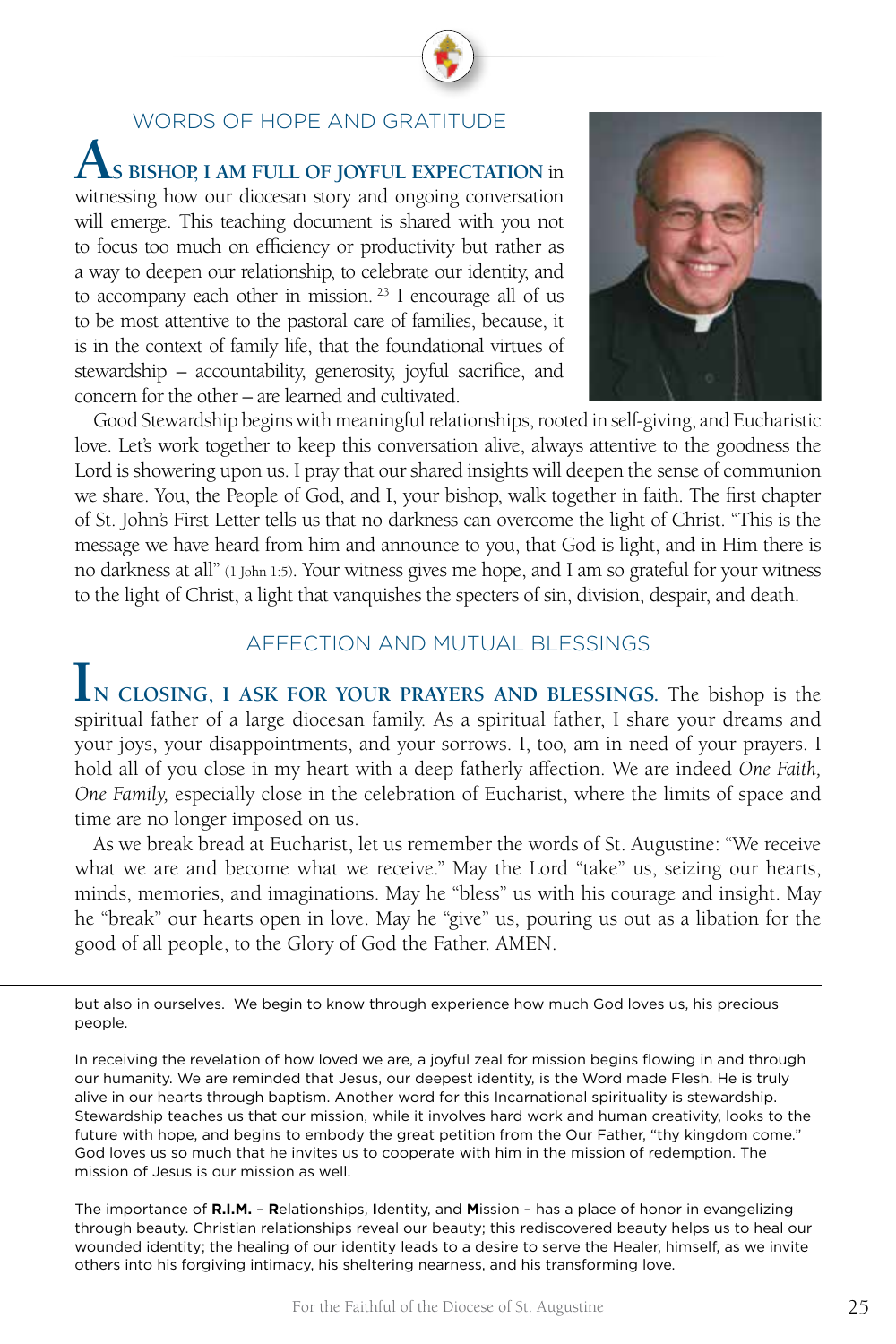